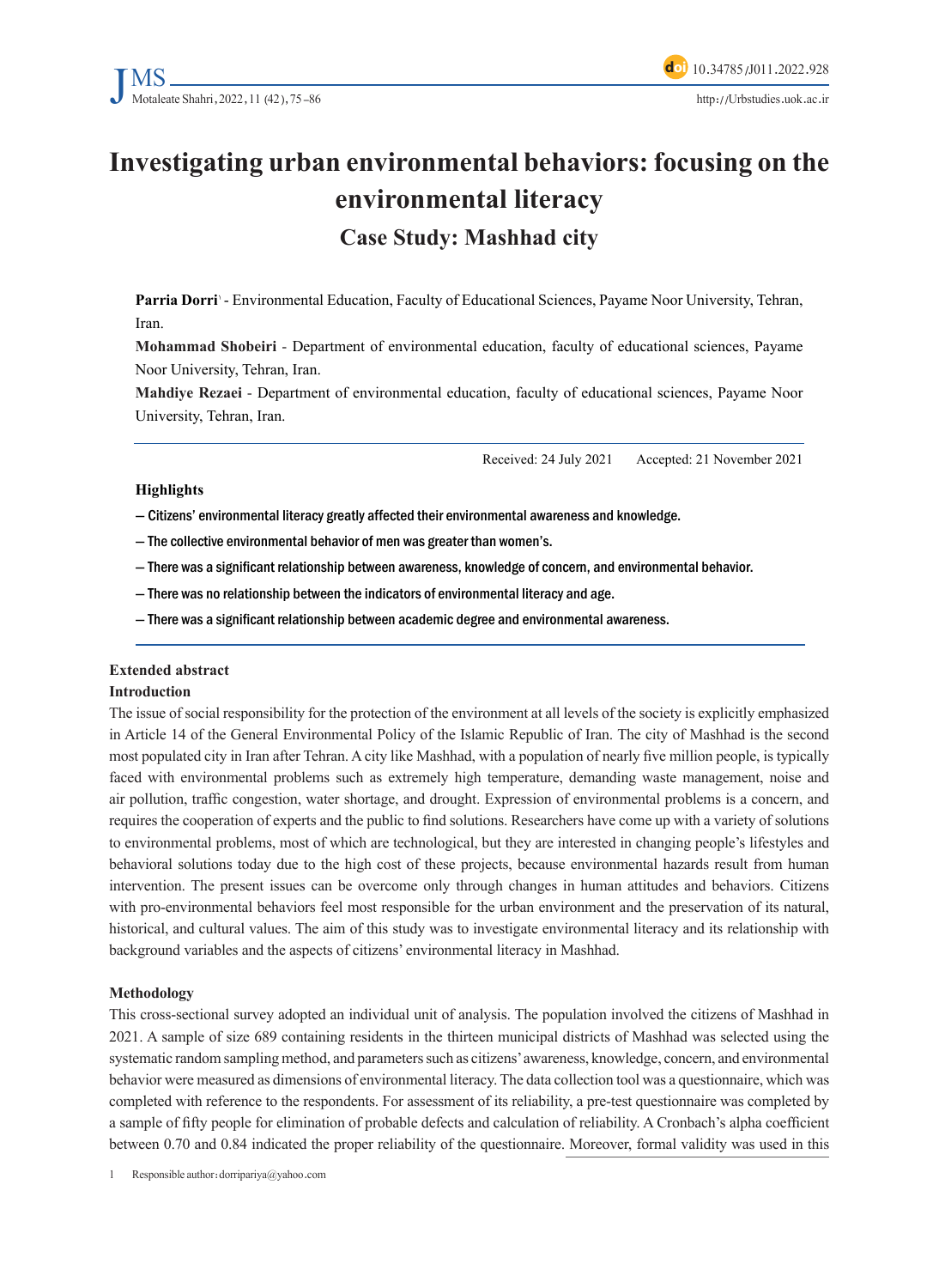study. The hypotheses were tested once the data were analyzed using correlation and comparison methods in the SPSS software.

#### **Findings**

The results of this study indicated the high level of citizens' environmental literacy in terms of awareness and knowledge, while the respondents' score in environmental concern and behavior was only slightly above average. The respondents' individual environmental behavior ranged between moderate and high. Their environmental behaviors in the public sphere were significantly lower than average and close to low levels. The collective environmental behaviors of men are greater than those of women, but individual environmental behaviors are greater in women than in men. None of the indicators of environmental literacy was related to age except environmental behaviors. The average environmental behavior index was  $3.17$  for the  $18-24$  age group,  $3.29$  for the  $25-44$  age group, and  $3.31$  for the 45-64 age group, and the average environmental behavior index for people aged sixty-five years and older was reported to be 3.32. This indicated that the environmental behavior index increased slightly as age rose. The chi-squared test results demonstrated that there was a significant relationship between citizens' academic degrees and the environmental knowledge index in Mashhad. In other words, environmental concerns increased as academic degree rose. Finally, there was a significant direct relationship with low intensity between environmental awareness, knowledge, and concern and environmental .behavior

#### **Discussion**

The results of the study indicated a relatively poor tendency among the citizens towards environment-friendly behaviors, especially in the public sphere. Although the examined population was mentally concerned about the environment, the concern did not provide them with enough energy and motivation to take an action, for whatever reason. Environmental awareness can change only individual environmental behaviors, which is possible in a small space such as a family and impossible or trivial beyond that. Citizens consider the responsibility of protecting the environment outside their personal spaces, such as a house, car, or workplace, as a responsibility of the relevant municipal institutions, and hardly participate in voluntary activities aimed to protect the urban environment. Therefore, efforts should be made to increase citizens' environmental literacy, and environmental education should be different for different age, occupation, academic, and gender groups. The capacity of non-governmental institutions to attract participation and cooperation among organizations should be used to promote responsibility in environmental behavior.

#### **:Keywords**

Environmental literacy, Environmental awareness, Environmental knowledge, Environmental concern, Mashhad.

#### **Acknowledgment**

This article is taken from the doctoral dissertation entitled "Designing and validating a model for attracting public participation in the development of environmental literacy of the citizens of Mashhad", which down in Payame Noor University of Tehran.

ing on the environmental literacy (Case Study: Mashhad city), Motaleate Shahri, 11(42), 75–86. doi: 10.34785/ **Citation:** Dorri, P., Shobeiri, M., Rezaei, M., (2022) Investigating urban environmental behaviors: focus-J011.2022.928/Jms.2022.117.

#### **:Copyrights**

Copyright for this article is retained by the author(s), with publication rights granted to Motaleate Shahri. This is an open-access article distributed under the terms of the Creative Commons Attribution License (http://creativecommons. org/licenses/ by/4.0), which permits unrestricted use, distribution, and reproduction in any medium, provided the original work is properly cited.

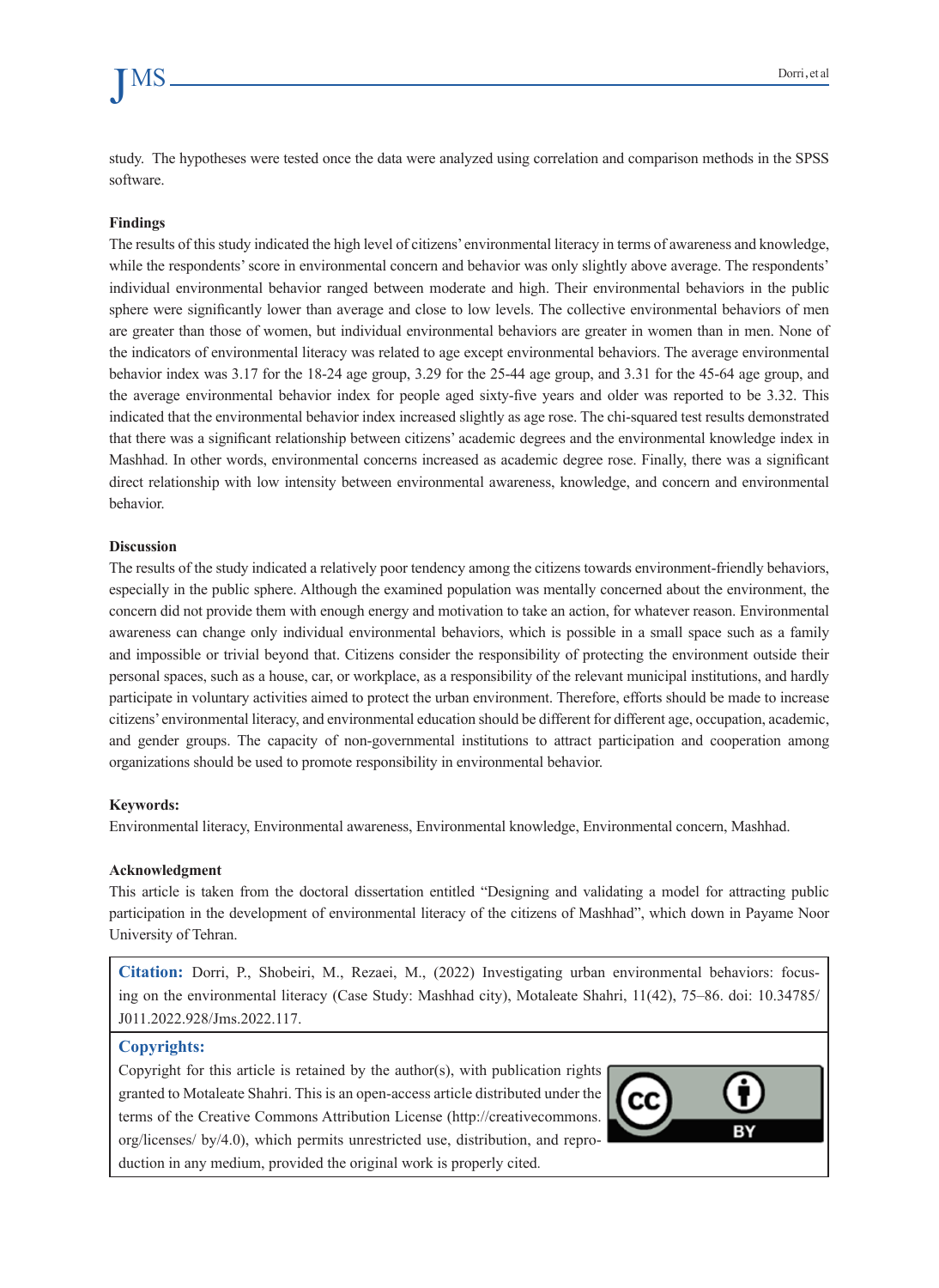**مقاله پژوهشی**



**بررسی رفتارهای محیط زیستی با تأ کید بر سواد زیست محیطی 1 نمونه مورد مطالعه: شهر مشهد** 

2 - دانشجوی دکتری آموزش محیط زیست، گروه آموزشی محیط زیست، دانشکده علوم تربیتی، دانشگاه پیام نور، تهران، ایران. **پریا دری سید محمد شبیری** - استاد، گروه آموزش محیط زیست، دانشکده علوم تربیتی، دانشگاه پیام نور، تهران، ایران. **مهدیه رضایی** - استادیار، گروه آموزش محیط زیست، دانشکده علوم تربیتی، دانشگاه پیام نور، تهران، ایران .

تاریخ دریافت: 02 مرداد 1400 تاریخ پذیرش: 30 آبان 1400

### **چکیده**

هدف از این پژوهش، بررسی رفتارهای محیطزیستی شهری شهروندان 18 ساله و باالتر شهر مشهد بوده است. در این پژوهش از رویکرد پژوهشی قیاسی برای تبیین و از پرسشنامه برای گرداوری دادهها استفاده شد. در مبانی نظری، مفاهیم شهروندی محیطزیستی و سواد محیطزیستی توضیح داده شده است. نمونهای با حجم ٦٨٩ نفر در شهر مشهد به روش تصادفی سیستماتیک انتخاب شدند. در این مرحله آ گاهی، دانش، دغدغه و رفتار محیطزیستی بهعنوان ابعاد سواد محیطزیستی سنجیده شده و در قالب پرسشنامه، با مراجعه پرسشگران به در منازل و گفت وگوی حضوری تکمیل شد. آزمون فرضیهها و تجزیهوتحلیل دادهها به کمک آزمونهای آماری ناپارامتریک انجام شد. نتایج مطالعه نشان داد که سواد محیطزیستی جامعه مورد مطالعه در ابعاد آ گاهی و دانش در سطح باالیی است، درحالیکه در ابعاد دغدغه و رفتار محیطزیستی نمره پاسخگویان تنها اندکی از حد متوسط باالتر بود. همچنین میان سواد محیطزیستی در همه ابعاد آن با متغیر تحصیالت رابطه معنادار در جهت مستقیم، اما ضعیف مشاهده شد. رفتار محیطزیستی جمعی مردان بیش از زنان، اما رفتار فردی محیطزیست در میان زنان بیش از مردان است. هیچکدام از شاخصهای سواد محیطزیستی با سن رابطه نداشتند. درنهایت اینکه بین متغیرهای آ گاهی، دانش و دغدغه محیطزیستی با رفتار محیطزیستی رابطه معنادار در جهت مستقیم و با شدت ضعیف برقرار بود.

**واژ گان کلیدی:** سواد محیطزیستی، آ گاهی محیطزیستی، دانش محیطزیستی ، دغدغه محیطزیستی،مشهد.

#### **نکات برجسته**

- سواد محیط زیستی شهروندان در آ گاهی و دانش محیط زیستی باال بوده است.
	- رفتار محیط زیستی جمعی مردان بیشتر از زنان بوده است.
- بین آ گاهی، دانش دغدغه و رفتار محیط زیستی رابطه معنا دار وجود داشته است.
	- بین شاخصهای سواد محیطزیستی و سن رابطه وجود نداشته است.
	- بین تحصیالت و آ گاهی محیطزیستی رابطه معناداری وجود داشته است.

پیام نور تهران در دست انجام است.

<sup>1</sup> این مقاله برگرفته از رساله دکتری با عنوان » طراحی واعتبار یابی الگوی جذب مشارکت های مردمی در توسعه سواد محیط زیستی شهروندان شهر مشهد« است که در دانشگاه

<sup>2</sup> نویسنده مسئول مقاله:com.yahoo@dorripariya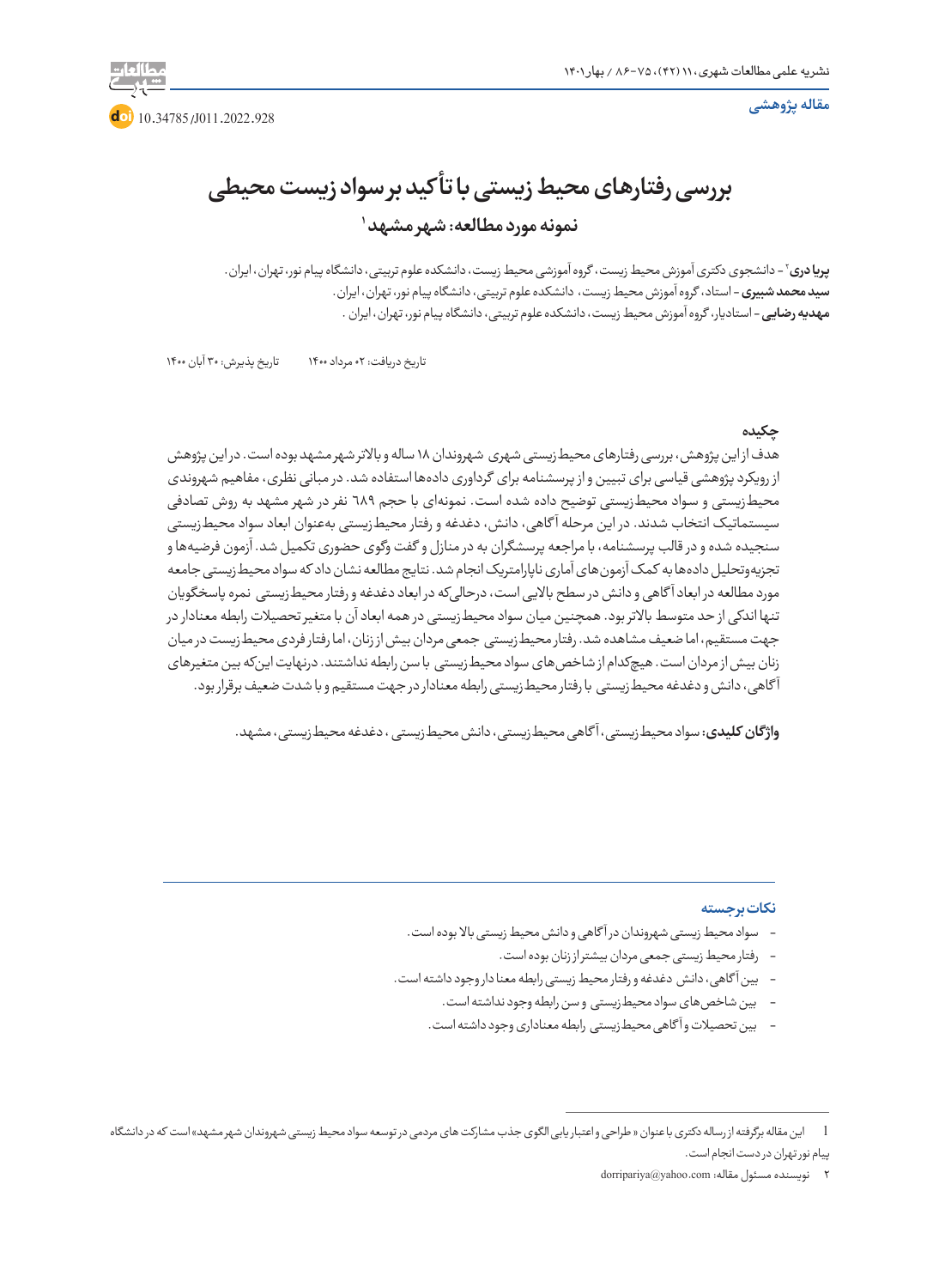### **.1 مقدمه**

شهر مشهد دومین شهر پرجمعیت ایران بعد از تهران است. این شهر به دلیل این که یک شهر زیارتی اســت، عــاوه بر جمعیت بومی خود گردشگران و مسافران زیادی را از سایر استانها پذیراستRezayei, et (43 2018: .,al. این شهر به عنوان یک کالنشهر، مشکالت محیطزیستی خاص خود را دارد. در شهرهایی مانند مشهد که جمعیتی نزدیک به پنج میلیون نفر دارد، دمای هوا یک تا سه درجه گرمتر از پیرامونش است که این اختالف دما در شبهایی که آسمان صاف است، به 12 درجه سانتیگراد میرسد. این اختالف دما پدیده جزایر حرارتی شهری نام دارد که باعث بروز تغییراتی در ا کوسیستم، آزار شهروندان از گرمای بیشازحد هوا، تهدید سالمتی آنها، استفاده از وسایل خنککننده در فصل گرما و ایجاد آلودگیهای محیطزیستی میشود ,Talebkhah & Sedaghati( (3 .2019: در کنار این معضل شهری، بیآبی، خشکسالی و پسماندها مهمترین معضل محیطزیستی استان خراسان رضوی است. مصارف شرب شهر مشهد در سال ،1420 حدود 400 میلیون مترمکعب در سال برآورد شده است. با توجه به این که در بهترین شرایط بتوان سطح تأمین آب حال حاضر را تا سال 1420 نگاه داشت، حدود 225 میلیون مترمکعب در سال کسری آب وجود دارد که باید از منابع آب زیرزمینی شهر مشهد از دشت ممنوعه مشهد تأمین شود که به دلیل برداشتهای اضافی از منابع آبی این دشت، کیفیت آب در این منطقه به شدت در حال تنزل بوده و به طور مستقیم سلامت شهروندان را تهدید میکندAnsari et) (126 2017: .,al. در رابطه با مدیریت پسماند، باوجود تالشهاي صورت گرفته توسط سازمان مديريت پسماند، حجم پسماندهاي خانگي قابل دفع باالست و ماهيانه هزينههاي بسياري صرف ساماندهي و دفع آن ميگردد (2014 .,al et Nezami Tousi(. بیشترین درصد پسماند تولیدی در شهر مشهد مربوط به منابع پسماند شهری است Rastegar, et) (938 2015, .,al؛ ازجمله مواد زائد شهری، مانند پسماندهای غذایی، آشغال، خا کستر و ضایعات ساختمانی و نوسازی بناها، مواد زائد ناشی از عملیات تصفیه آب و فاضالب و مــواد زائــد صنعتی مانند زبالههای ناشی از فعالیتهای صنعتی و تجاری. بهطور متوسط روزانــه حدود 350 تن زباله که حدود 30 درصد کل زباله شهر مشهد است، به کارخانه کمپوست مشهد منتقل میشود که حجم تولید شیرابه در ماههای تابستان به دلیل مصرف زیاد میوه و سبزیجات 2/5 برابر حجم تولید آن در فصلهای دیگر اســت(2019 .,al et ,Danesh(. حدود 75 درصد ترکیبات آن را زبالههای خانگی تشکیل میدهد که تنها سه درصد از مبدأ تفکیک شده است (2018 ,municipality Mashhad(.همچنین کالنشهر مشهد از نظر وضعیت آلودگی هوا وضعیت مناسبی ندارد. گزارش ساالنه انتشار آلایندههای سطح مشهد در سال ۱۳۹۷ نشان داده در سطح شهر مشهد شدت اشعه فرابنفش که ناشناخته مانده است و بسیاری از وجود و مضرات آن اطالع کافی ندارند، در فصل گرم سال بیشتر از سطح ُه ً به سطح ن سالمت و امنیت است. بهطوریکه در ساعات 12 تا 13 بعضا نیز میرسد. بیان مشکالت محیطزیستی هم نگرانی ایجاد میکند و هم به همکاری متخصصان و مردم برای یافتن راهحل نیازمند است. پژوهشگران براي حل معضالت محیطزیستی، راهحلهای گونا گون

مطرح ميكنند كه اغلب اين راهحل ها، تكنولوژيكي هستند، اما امروزه به دليل هزينههاي زياد اين طرحها، به تغییر شيوههاي زندگي مردم

وراهحلهای رفتاري عالقهمند شدهاند، زیرا مخاطرات محیطزیستی نتیجه مداخله انسان است و تنها از طریق تغییر طرز تلقیها و رفتارهای انسان میتوان بر آنها غلبه کرد. Sutton) 2013 (در کتاب خود درآمدی بر جامعهشناسی محیطزیست معتقد است که انسانها نهتنها یاد میگیرند، بلکه همچنین باید یاد بگیرند که چگونه برای بقا و پیشرفت در جامعه رفتار کنند. انسانها این قابلیت جمعی را دارند که خود را با محیطهای متغیر طبیعی و حوادث اجتماعی انطباق دهند. افراد میتوانند از یکدیگر یاد بگیرند و دانش و اقدامات موفق خود را حتی در فواصل دور به یکدیگر منتقل کند. این فرایند توسعه اجتماعی است که بر یادگیری از منبع مشترک دانش مبتنی است. پس برای مقابله با مشکالت محیطزیستی دو عامل مرتبط با هم مطرح میشود. نخست دانش، آ گاهی و دوم مشارکت در یادگیری و اق�دام. برخورداري افراد از سواد و آ گاهی محیطزیستی زمینه مناسبی را براي رفتار درست با ساير مخلوقات و جلوگيري از صدمه به محیطزیست فراهم ميآورد (3 2019: ,Yaghobi & Najaflou(. بنابراین، از مؤثرترین راهکارها برای حفظ محیطزیست، جلب مشارکتهای مردمی و ایجاد انگیزه مشارکت است. بر اساس نکات پیشگفته، مسئله اصلی پژوهش آن بوده است که نخست با انجام یک مطالعه میدانی، وضعیت موجود سواد محیطزیستی مردم مشهد را موردبررسی قرار دهد. اهداف جزئی و کاربردی مطالعه حاضر شامل محورهای زیر بودهاند:

- •سنجش سطح سواد محیطزیستی شهروندان مشهد به تفکیک متغیرهای زمینهای،
- •بررسی ارتباط خصوصیات جمعیتی )سن، جنس و تحصیالت( با سطح سواد محیطزیستی افراد و
	- •بررسی رابطه بین ابعاد سواد محیطزیستی با یکدیگر.

در چارچوب اهــداف فوق، سئواالت تحقیق در پیمایش به شرح زیر است:

- •ســواد محیطزیستی شــهــرونــدان 18 ساله و بــاالتــر شهر مشهد به تفکیک ابعاد چهارگانه آن چقدر است؟
- •ســطــح ســــواد مــحــیــطزیــســتــی جــمــعــیــت مــوردمــطــالــعــه بـــر اســـاس خصیصههای جمعیتی افراد (سن، جنس، تحصیلات) چقدر است؟
- •دانش، آ گاهی و دغدغه چه تأثیری بر رفتار محیطزیستی فردی و جمعی دارند؟

### **.2 چارچوب نظری .2.1 رویکرد شهروندی محیطزیستی**

باوجود گسترش خارج از وصف زیرساختهای شهری، مدیریتهای کــان اقتصادی و اجتماعی شهرها نمیتوانند پاسخگوی نیازهای اجتماعی و روانی انسان شهری امروز باشند. شهرها و شهرکهای در حال رشد درآمــد بهتری فراهم کردند، ولی از لحاظ کیفیت زندگی با ن ر مسیح سال در سال را در موجد سلامتی، اصالت و حتی زیبایی<br>زندگی در حومه شهر که عمدتاً موجد سلامتی، اصالت و حتی زیبایی تلقی میشود، قابلمقایسه نیست. ظهور کالنشهرها نــوع خاصی از زندگی روحــی و روانــی را در سا کنان خــود ایجاد کــرد. از دیــد یک ناظر بیرونی، شهرنشینان ممکن است گوشهگیر، وازده و حتی مغرور نسبت به دیگران به نظر برسند. شهرنشینی به وضوح به یک فرایند اجتماعی بنیادین و غالب برای الگوی معاصر استقرار جهانی انسان تبدیل شده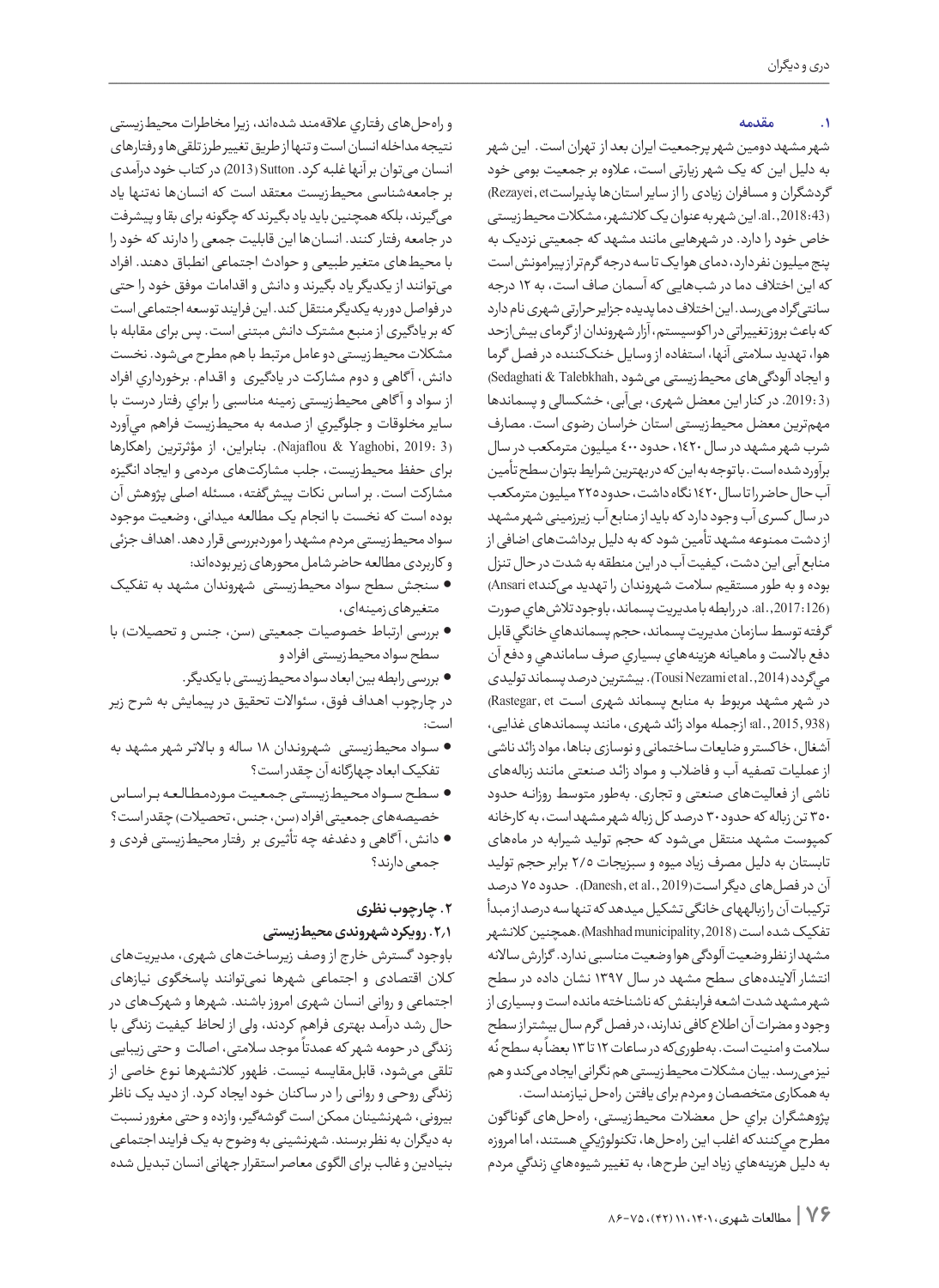است؛ اما از حیث حفاظت و نگهداشت محیط طبیعی بهاحتمالزیاد شهرها بیشتر غول های بِتنی عظیم به نظر میرسند که مقادیر زیادی از . د ...<br>نرژی را میبلعند، مضافاً این که تقریباً به همان اندازه ضایعات انسانی و محصوالت ضایعات تولید میکنند که سرانجام همه آنها در گورستان زباله، رودخانهها و دریاها و حتی در هوایی که ما در آن نفس میکشیم، تخلیه میشوند(119 :Sutton, 2014). بحرانهای محیطزیستی در واقعیت بحرانهای مدرنیته روشنگری هستند که در آن انسانها وظیفه دارند طبیعت را در جهت اهدافشان تغییر دهند. ضمن این که همه تبعات منفی را نیز مالحظه میکنند. از نظر طرفداران محیطزیست گستردگی بــیرویــه مرا کز شهری جهان مــدرن خــار ج از کنترل بــوده و بسیاری از آرمانهای زندگی مــدرن را زیر سئوال بــرده اســت. با وجود ایــن مسائل محیطزیستی تنها بر اثــر صنعتی شــدن و شهرنشینی به وجود نیامدهاند(120 :Ibid(. بلکه به واسطه نوعی انسان شهری مدرن منفعتطلب شکل گرفتهاند که الزم است در عصر کنونی پارادایمها تغییر کند و انسان مدرن شهری به شهروند محیطزیستی مبدل شود. در جامعه پایدار بر نقش شهروند بیش از مصرفکننده تأ کید میشود. مصرفکننده کسی است که فقط خریدار و مصرفکننده کاال و خدمات است. مصرفکننده گرایش به مصرف کاالهایی دارد که به او تشخص اجتماعی دهد و بتواند با آن تعریفی از پایگاه اجتماعی خود به جامعه ارائه دهد. در واقع، او رفاهطلب بوده و حاضر نیست برای حفاظت از محیطزیست در تمایالت خود تجدید نظر نماید ,Dutilh & Casimir ( (317 .2003: درحالیکه شهروند کسی است که نسبت به جامعه و آینده آن شناخت و دغدغه دارد. هر فردی میتواند هر دو این نقشها را داشته باشد. این نقشها یکدیگر را تحت تأثیر قرار میدهند و نیز میتوانند با هم تناقض داشته باشند. در واقــع، الزمــه تغییر الگوهای مصرفی در جامعه، شکلگیری و گسترش پدیده شهروندی محیطزیستی است. در شهروندی محیطزیستی تصریح شده است که شهروندان به دنبال گسترش اصول جهانی مرتبط با حقوق محیطزیستی و گنجاندن آن در قانون، فرهنگ و سیاست هستند. یک شهروند محیطزیستی به پیامدهای محیطزیستی تصمیماتش در زندگی روزمره\_ این که با انواع زباله چه باید کرد، چگونه سفر کرد و چه چیزی را مصرف کرد\_ توجه خاصی نشان میدهد و به دولتها کمک میکند تا جوامع مصرفی خود را به جوامعی تبدیل کنند که در آن تأ کید عمده بر محیطزیست باشد) (2001 ,Barry. امروزه شهروندی محیطزیستی، ابزاری مؤثر در تحقق اهداف توسعه پایدار محسوب میشود. مشارکت شهروندان به معنی دخالت همهجانبه آنان اعم از همفکری، همکاری، تصمیمگیری و اجرا در امور اقتصادی، سیاسی و محیطزیستی است که به آنان امکان میدهد تا در فرایند مدیریت جامعه مشارکت فعال داشته باشند& Rahmani( .Majidi, 2009: 17)

این نوع شهروندی دربردارنده گسترش اخالق مراقبت است. اخالقی که برای بسیاری از تفاسیر فمنیستی از شهروندی جنبه محوری دارد. درباره شهروندی محیطزیستی توجه به نکتههای زیر ضروری است: نخست ایــن که شهروند محیطزیستی بهگونهای فزاینده از فرایند ارگانیک تولد و رشــدش در زمین بهعنوان یک ارگانیسم زنــده آ گاه میشود. چنین برداشتی از شهروندی نگرش مرد محوری و تجریدی به شهروندی را به چالش میکشد، دیدگاهی که برای لیبرالیسم محوریت

داشته و رویکرد ذره انگارانه ای را به مسئله حقوق و مسئولیتها تشویق نموده است. دوم این که شهروند محیطزیستی باعث میشود که در مورد شهروندی درکی فراتر از عالیق مادیمان به حقوق رفاهی و حقوق مالکیت و مبادالت بازار داشته باشیم. بررسی شهروندی محیطزیستی به ما کمک میکند که پیوندهای مفهومی میان شهروندی خصوصی و مشکالت جهانی را درک کنیم. افراد با تالش برای عمل مسئوالنه در روابطشان، الگوهای مصرفشان و نحوه برخوردشان با محیطزیست ر<br>میتوانند از معیارهای کاملاً کمی موفقیت انسان به سمت ارزیابی های عمیقتر و کیفیتر حرکت کنند؛ مانند کیفیت هوایی که تنفس میکنند، زیبایی طبیعی و بهرهمندی از غذای تــازه. چنین درکی از شهروندی چالش عظیمی را برای سلطه تفرقهافکنانه زبان مبتنی بر بازار ایجاد میکند(125 2010: ,Zare(. زبانی که بر معیارهای تنگنظرانه اقتصادی بهعنوان معیارهای اصلی دســتــاوردهــای بشر تأ کید نــمــوده اســت. محیطزیست گرایی به پذیرش گستردهتر این حقیقت منجر شده که رفاه اقتصادی بهخودیخود مدنیت، انسجام اجتماعی یا حتی یک احساس نفع شخصی روشنفکرانه را ارتقا نمیدهد. سوم این که ایده پیشرفت بینهایت که با لیبرالیسم نــوآوری علمی و رشــد اقتصادی مرتبط است، بهوضوح توسط جهانیشدن که محدودیتهای مدرنیته را آشکار نموده به چالش کشیده شده است. شهروندی محیطزیستی مستلزم این است که ما موضوعات مربوط به حفظ محیطزیست را حداقل بهاندازه پیشرفت در علم و اقتصاد حائز اهمیت بدانیم؛ بنابراین، ت .<br>مسئولیت های ما بهعنوان شهروند نه تنها شامل افرادی که فعلاً با هم در یک جامعه یا سیاره زندگی میکنند بلکه شامل تمام گونههای دیگر محیطزیست و نسلهای آینده شهروندان نیز میگردد. شهروندی محیطزیستی دربــردارنــده ایــن موضوع نیز خواهد بــود که حقوق و مسئولیتها را در محیطهای غیرمتعارف نظیر خانواده، سوپرمارکت )بهوسیله انتخابهایی که بهعنوان مصرفکننده انجام میدهیم(، خیابان (داشتن خودروهای تکسرنشین) و محیط کار جدیتر بگیریم. بر این اساس، بسیاری از مسئولیتهای این نوع شهروندی، پسالیبرال و داوطلبانه خواهند بود و نه وظایف اجباری(126 :Ibid (.

### **.2.2 سواد محیطزیستی**

سواد محیطزیستی از دهه 1960 تا کنون مورد مطالعه واقع شده، با این حال تعریف جامعی از آن ارائه نشده است. در بسیاری از تعاریف تــاش شــده تــا ســواد محیطزیستی بــر اســاس دامــنــه بــررســی و بستر مربوطه مطالعه شــود که عمده ایــن تعاریف شامل مفاهیمی مانند مـهـارتهـای پايه، شناخت، احـساسات مـربوط بـه روابـط انـسان و محیطزیست، شناخت تعامل بین انسانها و محیط طبیعیشان برحسب موجودات زنده و غیر جاندار، مهارتهای شناختی و دانش موردنیاز در سطح کالن برای تغییرات رفتاری در جهت محیطی بهتر است. شناخت محیطزیست شامل ارزشها، نگرشها و مهارتهایی است که قابلیت تبدیل شدن به رفتار و عمل را دارنـد.,Liang, et al (.2018:2 سواد محیطزیستی قابلیت درک، تفسیر سالمت سیستمها در محیطزیست و اقدامات مناسب برای نگهداری، بازیابی یا بهبود شرایط موجود سیستمهای محیطزیستی اســت. تعریف دیگر سواد محیطزیستی، دانش مفاهیم، مسائل، نگرشها، انگیزهها تواناییهای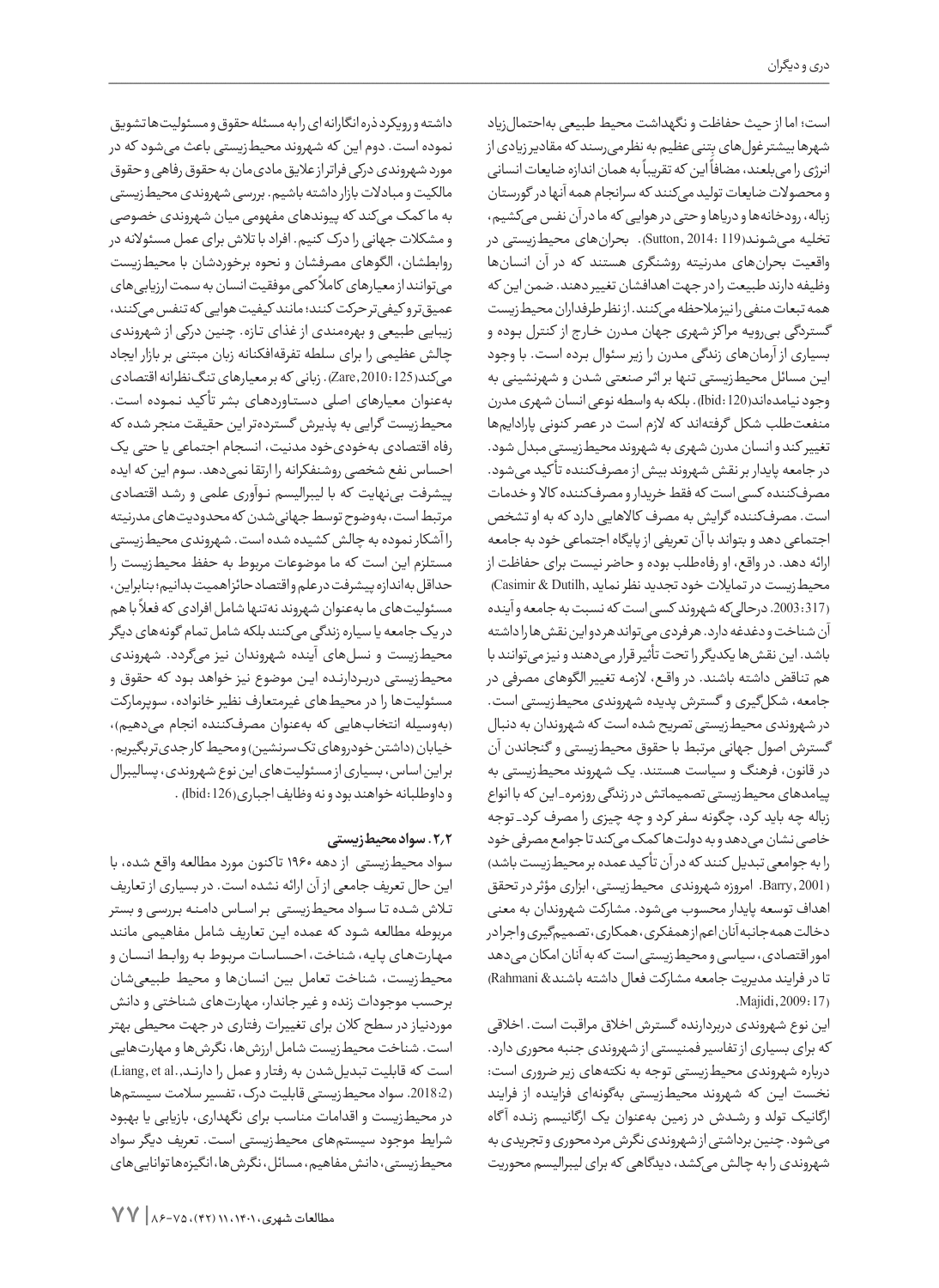شناختی باورها، مهارتها و رفتارهای مناسب برای اتخاذ تصمیمهای درست در بسترهای محیطزیستی مختلف است. برخورداری از سواد محیطزیستی، توانایی فرد برای عمل به شیوهای مناسب در زندگی روزمره، درک و شناخت روابط انسانها با محیطزیست، ایجاد و حفظ توازن پایدار را ممکن میسازد. هدف سواد محیطزیستی، بهرهمندی از دانش محیطزیستی، بسط مهارتها برای شناخت و درک مسائل محیطزیستی، تربیت شهروندی و آشنایی با مسئولیتها در برابر محیطزیست و منابع طبیعی اســت(2019 ,Ramli & Nurwaqidah(.. بر اساس نظر هلوگ و همکاران سواد محیطزیستی مشتمل بر چهار مؤلفه است: دانش و آ گاهی محیطزیستی، احساسات و رفتار مسئوالنه محیطزیستی (Hollweg, et al., 2011).

عنصر شناختی به توانایی بــرای تشخیص، بررسی، تحلیل و ارزیابی مشکالت محیطزیستی براساس شناخت بنیانهای بومشناختی، اجتماعی و سیاسی اشاره دارد. این عنصر شامل شناخت و توانایی الزم برای گسترش و ارزیابی راهبردهای عملی برای کاهش و حل مشکالت محیطزیستی است. عنصر عاطفی به نگرش و عواطف فردی در برابر محیطزیست اشــاره دارد که سبب درک ارزش محیطزیست و منابع موجود در آن و تمایل به انجام رفتارهای مسئوالنه و کاهش مشکالت محیطزیستی میشود. مهارتهای شناختی و دانش محیطزیستی برای تغییرات رفتاری الزماند. دانش ا کولوژیکی یا توانایی برای ایجاد ارتباط بین مفاهیم عمده ا کولوژیکی و کاربرد آن اســت مانند درک چگونگی تولید و انتقال انرژي، وابستگیها، سازگاری، تداوم، عوامل محدودکننده و چگونگی تأثیر نظامهای اجتماعی بر سیستمهای

طبیعی اســت(380 2011: ,McBride(.. مؤلفه احساس به حساسیت و نــگــرش شخص نسبت بــه مسائل محیطزیستی مــربــوط میشود مانند آلــودگــی، فــنــاوری، اقــتــصــاد، حفاظت و کنش محیطزیستی. همچنین احساس میل و خواستن به تشخیص و انتخاب کردن فرد بین دیدگاههای ارزشی مختلف و شجاعت فرد برای بیان ارزشهای خودش اشاره دارد (383 :Ibid(. عنصر رفتاری هم باور یک فرد یا گروهی از افراد درباره تواناییشان برای تأثیرگذاری روی پیامدهای مشکالت محیطزیستی تمرکز دارد. رفتار مسئوالنه اقدامات مسئوالنه ای است که میتواند به حفظ محیطزیست کمک کند. کانون این عنصر بررسی قصد و نیتهای افراد برای عمل کردن مطابق با راهبردها و مهارتهای رفــتــاری محیطزیستی و بـــرآورد مشکالت و مسائل محیطزیستی و مشاركت فعال در مقابله با آنهاست(2018:3 .Liang, et al

مــروری بر پیشینه تحقیقات در زمینه ســواد زیستمحیطی، حا کی از کثرت پژوهشهای انجامشده در داخل و خار ج از کشور است. در تحقیقات خارجی دانش محیطزیستی، آ گاهی محیطزیستی و دغدغه محیطزیستی بهعنوان سه رکن سواد محیطزیستی مدنظر قرار گرفتند که در عناوین مقاله بهطور مستقیم به این موارد اشاره نشده است. در بررسی پیشینه تحقیق سعی شد پژوهشهایی موردتوجه قرار گیرند که تا حدامکان با جامعه آمــاری متنوع انجام شده باشند. بنابراین به تحقیقاتی رجوع شد که جامعه آماریشان فراتر از معلمان، دانش آموزان یا دانشجویان بودند. با توجه به حساسیت مسائل محیطزیستی در شهر مشهد تالش شد عمده تحقیقاتی انتخاب شوند که ارتباط ابعاد سواد محیطزیستی را با رفتارهای محیطزیستی شهروندان میسنجند.

|  |  |  |  |  |  | جدول شماره ۱: خلاصه یافتههای تحقیقات داخلی و خارجی درباره تبیین رفتارهای محیط زیستی مسئولانه |  |
|--|--|--|--|--|--|----------------------------------------------------------------------------------------------|--|
|--|--|--|--|--|--|----------------------------------------------------------------------------------------------|--|

| مهم ترين يافتهها                                                                                                                         | زمان تحقيق | نام محققان          |
|------------------------------------------------------------------------------------------------------------------------------------------|------------|---------------------|
| موانع رعایت رفتارهای محیط زیستی مناسب در شش عامل شامل، ضعف در فرهنگ سازی، ضعف آموزشی، مشکلات مدیریتی، فقدان قوانین جامع، ضعف             |            |                     |
| نگرشی و آموزههای اجتماعی وعدم وحدت عمل میان نهادها خلاصه شدند.                                                                           | 2016       | Yaghobi & Najafloo  |
| دانش زيست محيطي، ادراک زيست محيطي ، نگرش زيست محيطي و نيت زيست محيطي با رفتارهاي زيست محيطي رابطه مستقيم و معنىدار داشتند.               | 2017       | Karami, et al       |
| بین سن، میزان درآمد و سطوح آگاهی محیط زیستی ارتباط معناداربود، اما با سطوح نگرش ارتباط معناداری یافت نشد. ارتباط معناداری بین جنسیت، سطح | 2017       | Mihanpour, et al    |
| تحصيلات، وضعيت تأهل، محل سكونت و سطوح أگاهى و نگرش مشاهده نشد. بين نمرات أگاهى، نگرش و عملكرد همبستگى مثبت و قوى وجود داشت.              |            |                     |
| بیشترین اثر برسواد آبی رارفتار و سپس نگرش نسبت به آب داشت. همچنین تحلیل های آماری نشان میدهد برخورداری از تحصیلات دانشگاهی، شغل ثابت     | 2021       |                     |
| یا درآمد بالا برافزایش سواد آبی به صورت قابل ملاحظهای اثرگذار است . مردان و افراد بالاتراز ٥٢ سال از سواد آبی بیشتری برخوردارند.         |            | Jamshidi & Dehghani |
| متغیرهای سن، تحصیلات، سرمایه اجتماعی و نیت زیست،محیطی بیشترین اندازه اثر و متغیرهای فردگرایی، جنسیت و سبک زندگی کمترین اندازه اثر را در  | 2019       | Zare, et al         |
| رفتارهای زیست محیطی افراد داشتند.                                                                                                        |            |                     |
| فرض رابطه بین عوامل فرهنگی (ارزش محیط زیستی، نگرش نسبت به منابع آب، باورهای دینی) و پیش بینی رفتار مصرف آب دانش آموزان مورد تأیید تجربی  | 2021       | Salehi & Ebrahimi   |
| قرارگرفت و تنها رابطه دانش محیط زیستی با پیش بینی رفتار مصرف آب تأیید نشد.                                                               |            |                     |
| دغدغه محيط زيستي با رفتار محيط زيستي رابطه معنادار داشته است اما سرمايه اجتماعي وتحصيلات رابطه معكوس داشتهاند.                           | 2021       | Hajilou, et al      |
| دانش ، دغدغه و نگرش محیط زیستی بررفتار مصرفی مصرف کنندگان تأثیر داشته است.                                                               | 2013       | Wu, et al           |
| دانش محيط زيستي با رفتار مصرف انرژى همبستگي مثبت داشته است . رفتار مصرف انرژى برحسب جنس و وضعيت اشتغال متفاوت است.                       | 2016       | Pothitou, et al     |
| دانش محيط زيستي و دغدغههاي محيط زيستي بررفتار مصرف آب شهروندان تأثير داشتند. رفتار مصرف آب برحسب جنس متفاوت بود.                         | 2017       | Carmela & Fiorillo  |
| باورهای محیط زیستی و دانش محیط زیستی بررفتار محیط زیستی تأثیر مثبت داشته است.                                                            | 2018       | Vanderploeg, & Lee  |
| وضعيت سواد محيط زيستى زنان بهتراز مردان بوده است. سواد محيط زيستى برحسب سن متفاوت نبود. بين نگرش، دانش ورفتار محيط زيستى همبستگى         | 2019       | Nurwaqidah & Ramli  |
| مثبت ديده شد. البته اين همبستگى براى دانش محيط زيستى ضعيف تربوده است.                                                                    |            |                     |
| معلمان نگرش مثبت به محیطزیست داشتند و سطح دانش محیطزیستیشان در سطح متوسط بود. سطح رفتارهای محیطزیستی معلمان كمتراز سطح                   | 2019       | Goulgouti, et al    |
| نگرش محیط زیستی شان بود. هیچ تفاوت معناداری برحسب جنس در سواد محیط زیستی معلمان دیده نشد.                                                |            |                     |
|                                                                                                                                          | 2020       | JakuČionytė-        |
| برخلاف نگرش محيط زيستى، دانش محيط زيستى بررفتار محيط زيستى تأثير داشت ورفتار محيط زيستى برحسب جنس و تحصيلات متفاوت بود.                  |            | Skodienė, et al     |
| دانش محيط زيستي و دغدغههاي محيط زيستي بررفتار محيط زيستي تأثير مستقيم داشتند ورفتار محيط زيستي برحسب درآمد، تحصيلات و جنس متفاوت         | 0192       | Amoah & Addoa       |
|                                                                                                                                          |            |                     |
| نتایج این بررسی نشان داد که بین دانش محیطزیستی و مهارتهای فکری همبستگی مستقیم وجود دارد، اما دانش محیطزیستی با رفتار محیطزیستی و         | 2020       | Suryawati, et al    |
| حساسيت محيط زيستي همبستگي غيرمستقيم داشت.                                                                                                |            |                     |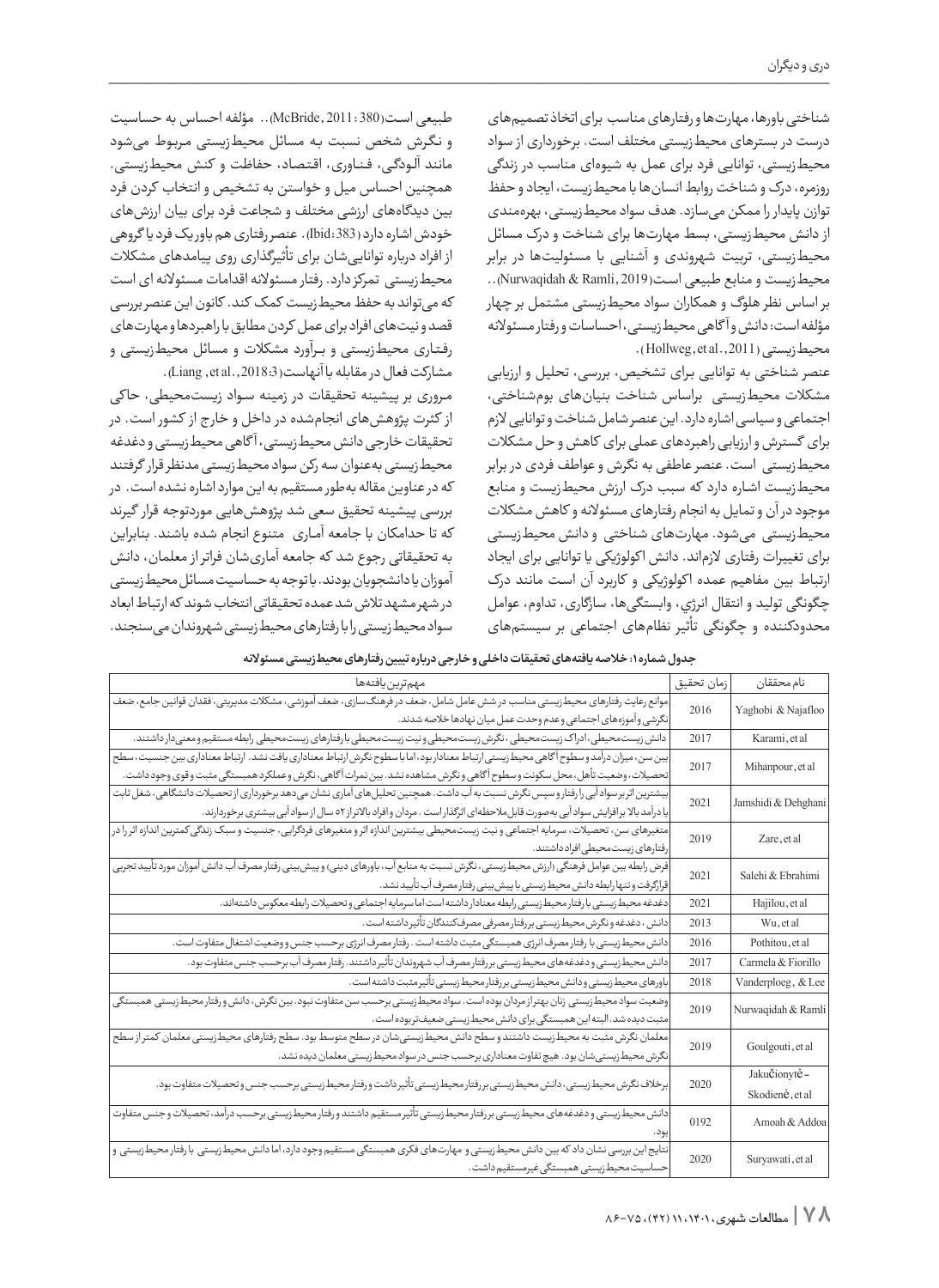در جمعبندی مطالعات مربوط به میزان سواد محیطزیستی میتوان ۔ بہ توسیس کر میں ہے۔<br>اشارہ کرد که دراکثر تحقیقات داخلی صرفاً به توصیف ابعاد سواد محیطزیستی اشارهشده و رابطه میان این ابعاد را نسنجیده اند. یا در پیشینه داخلی یا خارجی رفتار محیطزیستی، کلی نگریسته شده و ابعادی برای آن در نظر گرفته نشده است یا موضوع تحقیقات گذشته مفاهیمی مثل رفتار، دانش، آ گاهی و نگرش بهصورت مجزا و نه به عنوان ابعاد سواد محیطزیستی بودهاند. این نکته مقایسه میان یافتههای تحقیقات پیشین با تحقیق حاضر و ارائــه تصویری کلی از وضعیت سواد محیطزیستی بر اساس مطالعات پیشین را دشــوار میکند. به طور مشخص، هریک از مطالعات قبلی بر اساس رهیافت نظری خاص مــورد نظر محقق به بعد یا ابعادی از آنچه در ادبیات موضوع »سواد محیطزیستی » خوانده میشود، توجه کردهاند و در برداشتی که از هر یک از ابعاد مورد مطالعه داشتهاند نیز اشترا ک نظر و اجماع وجود ندارد. ۔<br>مثلاً، در مواردی نگرش محیط زیستی و دغدغه محیط زیستی آ به جای هم استفاده شدهاند. از این رو، مقایسه دقیق مطالعات متعددی که در این پژوهش معرفی شدهاند، دشوار است و تنها میتوان با احتیاط به تصویری عمومی از واقعیت سواد محیطزیستی از خالل این مطالعات دست یافت.

### **.3 روش**

در این پژوهش از رویکرد پژوهشی قیاسی برای تبیین و از پرسشنامه برای گــرداوری داده استفاده شده است. دادههایی که با روش کمی گــرداوری میشوند، بهصورت عدد هستند و با آزمونهای توصیفی و استنباطی، تحلیل و گزارش میشوند. موضوع محوري تحقيق حاضر ســواد محیطزیستی اســت که در چهار بعد آ گــاهــی، دانــش، دغدغه محیطزیستی و باالخره رفتار )شامل رفتار فردی و رفتار در حوزه عمومی( مورد سنجش قرار گرفت. ابعاد آ گاهی، دغدغه و رفتار محیطزیستی با گویههای پنج گزینهای در قالب طیف لیکرت و بعد دانش محیطزیستی از طریق سئواالت سه گزینهای مــورد سنجش قــرار گرفت. گویه ها و سئواالت موجود در ابزار سنجش به قرار زیر است.

# **گویه های سنجش بعد آ گاهی**

- بقای انسان به طبیعت وابسته است.
- همه موجودات اعم از حیوانات و گیاهان مثل انسان حق زیستن دارند.
	- شناخت مسائل محیطزیستی وظیفه همه مردم است.
- قوانین مربوط به حفظ طبیعت باید سختگیرانهتر از وضع فعلی باشد.
	- حل مسائل زیستمحیطی بايد یکی از اولويتهای کشور باشد.
- آموزش محیطزیستی باید در برنامه درسی دانش آموزان قرار گیرد.
- با شرایط فعلی مصرف انرژی، نسلهاي آينده با كمبود منابع مواجه ميشوند.
- آلودگیهای ایجادشده به وسیله خودروها و صنایع یک خطر جدی است.
- 1 Environmental Attitude
- 2 Environmental Concern
- برای حل مشکالت محیطزیستی باید فرهنگ و سبک زندگیمان را تغییر دهیم.
- دولت باید برای تحقیقات مربوط به توسعه منابع انرژی جایگزین مانند انرژی خورشیدی، کمک های مالی (یارانه) ارائه دهد.

### **گویه های سنجش بعد دانش**

- خطر پسماندهای پالستیکی در محیطزیست بیشتر از پسماندهای شیشه و کاغذ است.
	- ايران از نظر اقليمي جزو كشورهای معتدل است.
- بيشترين مصرف آب در ايــران مربوط به مصرف آب شرب شهري است.
- ُ ن، سطح زمین را از اشعه فرابنفش خورشید محافظت الیــه اوز میکند.
- در بین ضایعات خانگی مواد غذایی فاسد جزو پسماندهای خطرنا ک محسوب میشود.
- المپهای کممصرف جزو پسماندهای خطرنا ک محسوب میشود.
	- دستمالکاغذی پسماند خشک محسوب میشود.
- دو منبع طبیعی و تجدید پذیر نیرو برای تولید برق انرژی خورشیدی و باد است.
- عامل اصلی خشک شدن دریاچهها و رودخانهها مصرف زیاد منابع آبی است.

### **گویههای سنجش دغدغه محیطزیستی**

- نگران میزان استفاده از منابع انرژی در کشورمان هستم.
- از بین بــردن جنگلها بــرای کــشــاورزی یــا ســاخــتوســاز مــن را آزار میدهد.
	- اخبار و برنامههای مربوط به محیطزیست را دنبال میکنم.
- ֖֖֖֖֖֧֧֧֧֧֦֧֧֦֧ׅ֧֦֧֧֛֛֚֚֚֚֚֓֓֝֓֓֓֓֓֓֓֓֝֓֝֬֓֓֝֬֝֓֜֓֜֓֓֜֓֜֜ احساس میکنم در کمک به حل مشکالت محیطزیستی شخصا مسئول هستم.
- دوســت دارم به یک گــروه محیطزیستی بپیوندم و در آن فعاالنه مشارکت کنم.
- مایلم ا گر درآمد اضافی داشته باشم، بخشی از آن را برای حفظ منابع طبیعی هزینه کنم.

### **گویههای سنجش بعد رفتار جمعی**

- شرکت در برنامههای کاشت درخت، تفکیک زباله، بازیافت و ... .
- شــرکــت در فعالیتهای گــروهــی مثل پـــیـــادهروی، کوهپیمایی و دوچرخهسواری.
	- کمک مالی به فعالیتها و برنامههای محیطزیستی.
- صحبت و تشویق اطرافیان به رفتارهای محیطزیستی، تفکیک زباله و... .
	- ارتباط با یک نهاد یا مقام شهری درباره مسائل محیطزیستی.
		- اقدام برای ایجاد یک تشکل محیطزیستی.

### **گویههای سنجش بعد رفتار فردی**

 در طول زمستان سیستم گرمایش را کنترل میکنم تا بیشازحد الزم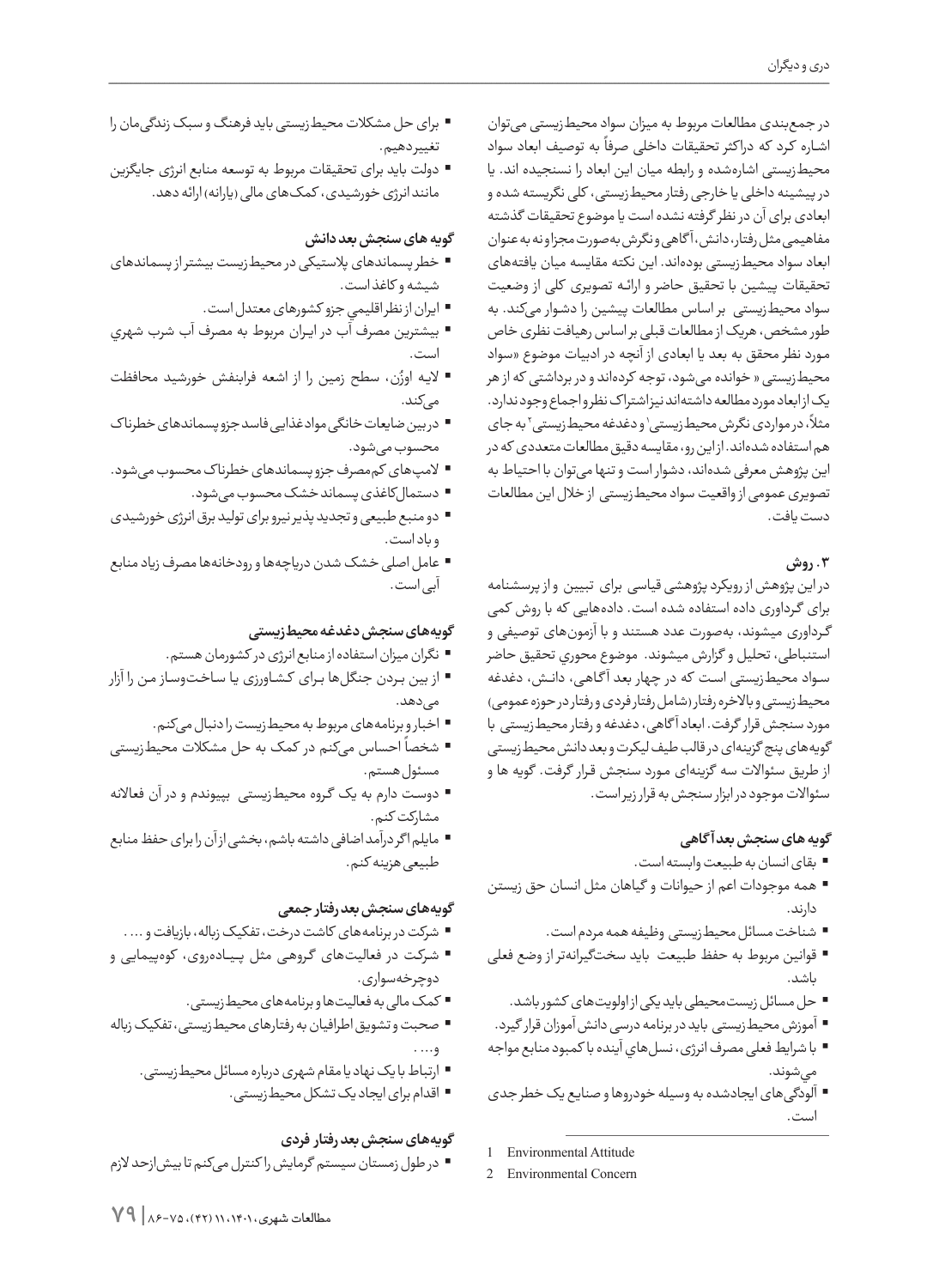روشن یا درجه باال نباشد.

- هنگام شستن دست یا ظروف شیر آب را بسته نگه میدارم.
	- چراغهای غیرضروری را در خانه خاموش نگه میدارم.
- هنگام خرید وسایل برقی به برچسب انرژی دستگاه توجه میکنم.
	- زبالههای خشک و تر را در خانه تفکیک میکنم.
- در پایان تفریح و گردش در طبیعت زبالههایی را که تولید کردهام، جمعآوری میکنم.
	- در فضاهای عمومی آشغال را در سطل زباله میاندازم.
		- ا گر در سطح معابر زبالهای ببینم آن را برمیدارم.
- برای انجام کارها در محدوده اطراف منزل پیادهروی یا از دوچرخه استفاده میکنم.
- بــرای جابهجایی در شهر تــا حــد ممکن از وســایــل نقلیه عمومی استفاده میکنم.

در اين تحقيق براي سنجش اعتبار ابزار، پرسشنامه با نمونه 50 نفری بهمنظور رفع نقایص احتمالی و به دست آوردن پایایی ابزار سنجش تکمیل شد. در این مرحله ضريب آلفای کرونباخ محاسبه شد. نتایج بــهدســتآمــده نــشــاندهــنــده سطح مطلوب آلفاست کــه در جــدول شماره2 آمده است.

| ألفاي كرونباخ     | شاخص                  |
|-------------------|-----------------------|
| $.7\lambda$       | آگاهی محیطزیستی       |
| $\cdot/\gamma$ .  | دانش محیط زیستی       |
| .715              | دغدغه محيط زيستى      |
| $\cdot$ /YY       | رفتار محيط زيستى جمعى |
| $\cdot/\Lambda$ . | رفتار محيط زيستى فردى |

**جدول شماره :2 سنجش پایایی شاخصهای سواد محیطزیستی** 

جامعه آماری تحقیق، سا کنان 18 ساله و باالتر سا کن شهر مشهد در مرداد و شهریورماه سال 1399 هستند. در مرحله گردآوری اطالعات، 689 نفر انتخاب شدند. محل برداشت اطالعات در سطح مناطق 13 گانه شهر مشهد بوده است که به صورت تصادفی تعدادی محله در هر یک از مناطق شهر، تعدادی بلوک مسکونی در محالت منتخب **و** انتخاب منازل مسکونی به شیوه تصادفی و منظم )یک درمیان( و مصاحبه با واحد پاسخگو که حائز شرایط پاسخگویی )18 سال به باال و ساکن شهر مشهد) باشد و تمایل به همکاری نیز داشته باشد.

# **.4 بحث و یافتهها**

برحسب متغیرهای جمعیت شناختی، تعداد زنــان اندکی بیش از پاسخگویان مــرد بــوده اســت. از لحاظ تركيب سني بيشترين تعداد پاسخگويان بــا 60 درصـــد در رده سني 35 - 25 ســال و پــس از آن حدود یکچهارم پاسخگویان در گروه سنی 45-64 سال قرار دارند. ت میسی در پاسخ متفاوت کر در دست که متفاوت متفاوت متفاوت متفاوت .<br>از حیث وضعیت تأهل، تقریباً سهچهارم پاسخگویان متأهل هستند. از نظر سطح تحصیالت، به ترتیب حدود یکسوم پاسخگویان دارای تحصیالت دیپلماند و حــدود یکچهارم از تحصیالت کمتر از دیپلم برخوردارند. تحصیالت حدود 41 درصد پاسخگویان نیز باالتر از دیپلم است.

## **.4.1توصیف ابعاد سواد محیطزیستی**

در جدول شماره۳، میانگین و انحراف معیارابعاد سواد محیطزیستی پاسخگویان آورده شده است.

**جدول شماره :3 میانگین و انحراف معیار ابعاد سواد محیطزیستی پاسخگویان**

| انحراف معيار           | ميانگين     | ابعاد سواد محیط زیستی         |
|------------------------|-------------|-------------------------------|
| $\cdot/\lambda\lambda$ | 2/70        | آگاهی محیطزیستی               |
| $\sqrt{2V}$            | <b>7/۳۸</b> | دانش محيط زيستى               |
| 1/29                   | ۳/۱۹        | دغدغه محيط زيستى              |
| ۱/۱۹                   | T/T         | رفتار محيط زيستي در سطح فردي  |
| <b>1/21</b>            | Y/Y         | رفتار محيطزيستي در حوزه عمومي |

آ گاهی محیطزیستی پاسخگویان در حد بــاال ارزیــابــی میشود. این بدان معناست که پاسخگویان ما درک مناسبی از مسئله محیطزیست و اهمیت رابطه انسان با آن دارنـــد. دانــش محیطزیستی جمعیت ر سمت مسرد کرد.<br>نمونه در حد نسبتاً بالایی قرار دارد. با توجه به جدول فوق، دغدغه محیطزیستی پاسخگویان به مقدار اندکی بیشازحد متوسط )در بازه 1-5( است. در بعد آ گاهی باز هم گرایش عملی افراد در قیاس با گرایش نظری و عاطفی آنان در حوزه محیطزیست نمره پایینتری دریافت میکند. رفتار محیطزیستی فردی پاسخگویان در میانه حد متوسط و باال )حدفاصل 3 تا 4( قرار دارد. میانگین رفتارهای محیطزیستی در حــوزه عمومی پاسخگویان با فاصلهای قابلتوجه از حد متوسط پایینتر و نزدیک به کم )حدفاصل 2 تا 3( است. همچنین با توجه به میانگینهای بهدستآمده، اینگونه رفتارهای پاسخگویان در حوزه عمومی در فاصلهای قابلتوجه با رفتار فردی دوستدار محیطزیست در جامعه مورد مطالعه دارد.

# **.4.2 بررسی رابطه سـواد محیطزیستی با خصوصیات جمعیتی پاسخگویان**

در این قسمت رابطه بین متغیرهای جمعیتی با شاخصهای سواد محیطزیستی بررسی میشود. قبل از هر نوع آزمونی باید بررسی کنیم که آیا متغیرهای وابسته، در اینجا شاخصهای سواد محیطزیستی دارای مفروضات آزمــونهــای پــارامــتــری یــا ناپارامتری انــد. بنابراین ابتدا باید بررسی کنیم که شاخصهای ســواد محیطزیستی دارای توزیع نرمال یا غیرنرمال انــد. بــرای بررسی نرمالیتی دادههــا از آزمون کولموگروف\_اسمیرنف استفاده شد.

### **جـدول شماره :4 سنجش وضعیت نرمال/ غیر نرمال بـودن شاخصهای سواد محیطزیستی**

| سطح معنادارى       | أمارهى أزمون         | شاخص                           |  |  |  |  |
|--------------------|----------------------|--------------------------------|--|--|--|--|
| $\cdot/\cdot$      | $\cdot$ / $\Upsilon$ | آگاهی محیطزیستی                |  |  |  |  |
| $\cdot/\cdot\cdot$ | .7177                | دانش محيط زيستى                |  |  |  |  |
| $\cdot/\cdot\cdot$ | $\cdot/\cdot$ ٥٩     | دغدغه محيط زيستى               |  |  |  |  |
| $\cdot/\cdot\cdot$ | .7.97                | رفتار محيط زيستى در حوزه عمومى |  |  |  |  |
| $\cdot/\cdot\cdot$ | $\cdot$ /0Y          | رفتار محيطزيستي فردى           |  |  |  |  |

با توجه به نتایج جدول فوق، سطح معناداری از سطح آزمون با خطای 0/05 کوچکتر اســت. پس شاخصهای ســواد محیطزیستی دارای توزیع نرمال نیستند و در بررسی تمام رابطهها از آزمونهای ناپارامتری استفاده خواهد شد.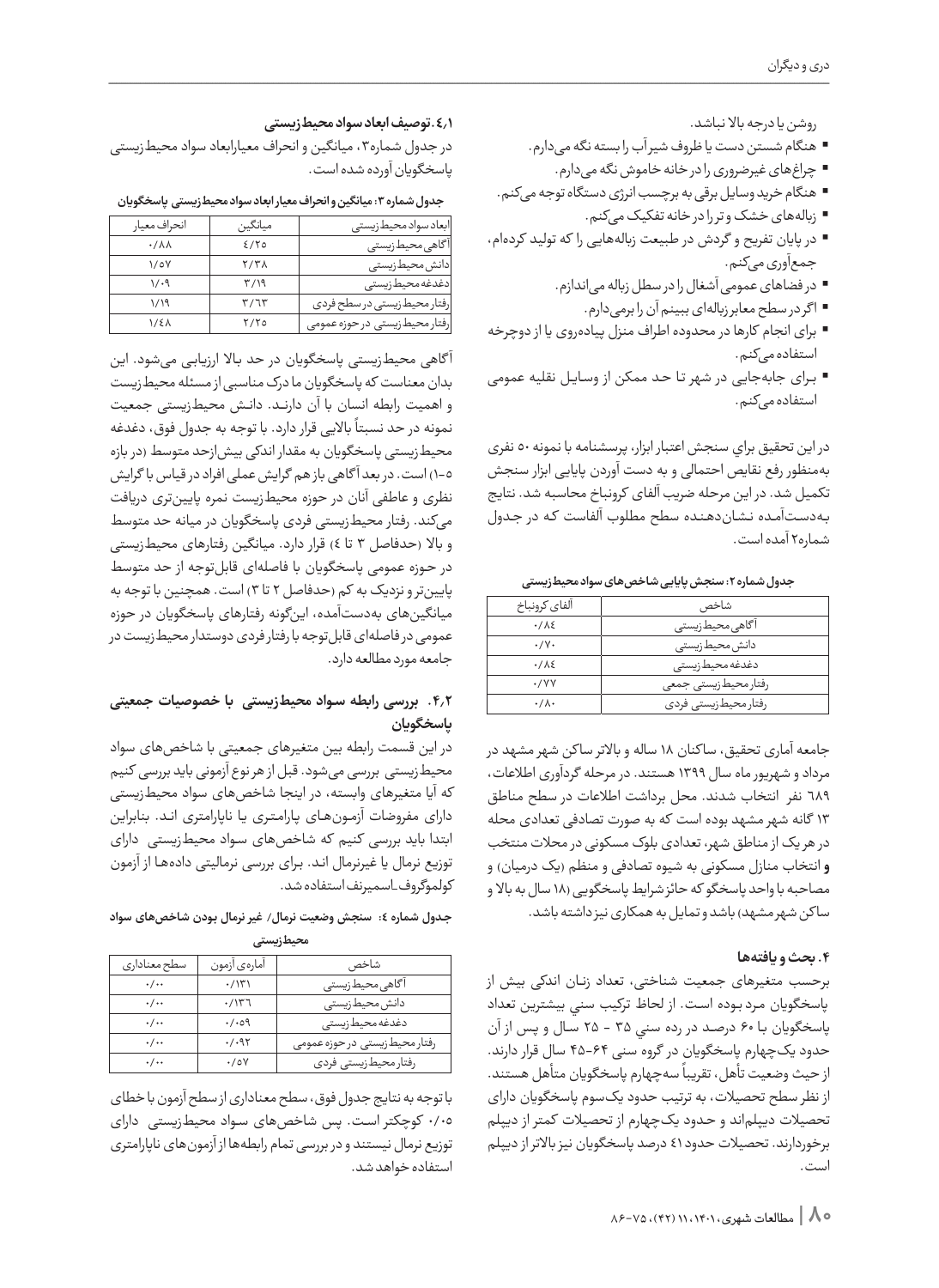**.4.3 رابـطـه ابـعـاد ســواد محیطزیستی بـا خصوصیات جمعیتی پاسخگویان**

جــدول شماره5 آزمــون مقایسه ابعاد ســواد محیطزیستی بر اساس ویژگی های زمینهای جمعیت را نشان می دهد.

رابطه آ گاهی با جنس: با توجه به نتایج جدول فوق، سطح معناداری از سطح آزمون با خطای 0/05 بزرگتر است. پس آ گاهی محیطزیستی بین زنان و مردان از نظر آماری تفاوت معنادار نشان نمیدهد. آ گاهی محیطزیستی شهروندان مشهدی برحسب جنس متفاوت نیست.

رابطه آ گاهی با سن: با توجه به نتایج جدول فوق با افزایش سن، سطح آ گاهی محیطزیستی به نحو معناداری افزایش یا کاهش نمییابد. همانند متغیر جــنــس، آ گــاهــی محیطزیستی شــهــرونــدان مشهدی برحسب سن نیز متفاوت نیست.

رابطه آ گاهی با میزان تحصیالت: بین تحصیالت و آ گاهی محیطزیستی رابطه معناداری وجــود دارد. این رابطه نشان میدهد که با افزایش تحصیالت شهروندان مشهدی آ گاهی محیطزیستیشان نیز افزایش دارد.

رابطه دانــش با جنس: دانــش محیطزیستی بین زنــان و مـــردان به یک میزان است. همانند آ گاهی محیطزیستی، دانش محیطزیستی شهروندان مشهد برحسب جنس تغییری ندارد.

رابطه دانش با سن: بین سن و دانش محیطزیستی رابطه معناداری وجود ندارد؛ مانند متغیر جنس، رابطه معنیداری بین نوسان سن و دانش محیطزیستی شهروندان مشهدی وجود ندارد.

رابطه دانــش با تحصیالت: آزمــون کای دو نشان میدهد که بین دو متغیر تحصیالت و شاخص دانش محیطزیستی رابطه معنادار وجود دارد. بهعبارتدیگر در شهر مشهد دانش محیطزیستی شهروندانی که تحصیالت باالتری دارند، بیشتر است.

میدهد که دغدغه محیطزیستی زنان و مردان مشابه است. دغدغه محیطزیستی شهروندان مشهدی برحسب جنس تفاوت معناداری ندارد. رابطه دغدغه با سن: آزمون ناپارامتری کای دو حا کی از آن است که بین

سن و دغدغه محیطزیستی رابطه معناداری وجود ندارد. هیچ تفاوت معناداری در میزان دغدغه محیطزیستی شهروندان مشهدی برحسب سن وجود ندارد.

رابــطــه دغــدغــه بــا تحصیالت: در بــررســی وجــود رابــطــه بین دو متغیر تحصیالت و شاخص دغدغه محیطزیستی، از آزمون ناپارامتری کای دو استفاده شد. با توجه به جدول فوق، بین تحصیالت شهروندان در مشهد و دغدغه محیطزیستی رابطه معنادار وجود دارد. بهعبارتدیگر، در شهر مشهد با افــزایــش تحصیالت دغدغه محیطزیستی افزایش مییابد.

در بین متغیرهای زمینهای، تنها تحصیالت است که با سه شاخص دانش محیطزیستی، آ گاهی محیطزیستی و دغدغه محیطزیستی در شهر مشهد رابطه معنادار دارد.

 رفتار محیطزیستی زنان و مردان از نظر آماری تفاوت معناداری نشان میدهد. رفتار محیطزیستی در حوزه فردی در شهر مشهد نشان داد که زنان رفتارهای محیطزیستی مسئوالنهتری نسبت به مردان خود دارنـــد، درحالیکه رفتارهای محیطزیستی مــردان در حــوزه عمومی بیش از زنان است. این نتیجه را البته باید در ارتباط با بستر عمومی اجتماعی\_ فرهنگی جامعه ایران درک کرد که در آن امکان حضور زنان در حوزه عمومی، در قیاس با مردان، با محدودیتهایی مواجه است. رابطه رفتار با سن: در بررسی وجود رابطه بین دو متغیر سن و شاخص رفتار محیطزیستی، از آزمون پارامتری Anovaیا همان تحلیل واریانس تک متغیره استفاده شد.

رابطه دغدغه با جنس: آزمـون نـاپـارامتری یومن وایت نـی نشان

| سطح معنی داری         | مقدارآزمون                        | خصوصيات جمعيتى | آزمون آماري | ابعاد سواد محيط زيستى |  |
|-----------------------|-----------------------------------|----------------|-------------|-----------------------|--|
| $\cdot$ / $\Upsilon$  | .775V                             | جنس            | يومان ويتنى |                       |  |
| $\cdot/\tau\cdot\tau$ | 17/90                             | سن             | کای دو      | آگاهی محیطزیستی       |  |
| $\cdot/\cdot$ \{      | $Y_0/Y$                           | تحصىلات        | کای دو      |                       |  |
| .700                  | .7555                             | جنس            | يومان ويتنى |                       |  |
| .77Y                  | 15/77                             | سن             | کای دو      | دغدغه محيط زيستى      |  |
| $\cdot/\cdot\cdot$    | 27/07                             | تحصىلات        | کای دو      |                       |  |
| .7199                 | $1/\overline{r}$                  | جنس            | يومان ويتنى |                       |  |
| .7.97                 | $1.7Y\xi$                         | سن             | کای دو      | دانش محیط زیستی       |  |
| $\cdot/\cdots$        | $\mathbf{r} \cdot / \mathbf{r}$ . | تحصىلات        | کای دو      |                       |  |
| $\cdot/\cdots$        | $Y/\lambda$                       | جنس            | يومان ويتنى | رفتار محيطزيستي فردى  |  |
| $\cdot/\cdots$        | $\frac{2}{3}$                     | جنس            | يومان ويتنى | رفتار محيط زيستي جمعي |  |

جدول شماره ٥: بررسی وجود تفاوت در ابعاد سواد محیطزیستی بر اساس خصوصیات جمعیتی پاسخگویان

جدول شماره ٦ : بررسی وجود رابطه بین دو متغیر سن و شاخص رفتار محیطزیستی

|             | مجموع مربعات  | درجه آزادي | ميانگين مربعات             | F امارہ | سطح معناداري         |
|-------------|---------------|------------|----------------------------|---------|----------------------|
| بين گروهها  | ۱/۸۱          |            | $\cdot/7.5$                |         |                      |
| درون گروهها | 187789        | ۹۹٦        | $\cdot$ / $\lambda\lambda$ | T/TT    | $\cdot$ / $\cdot$ ۲۲ |
|             | <b>17/7/1</b> | ۹۹۹        |                            |         |                      |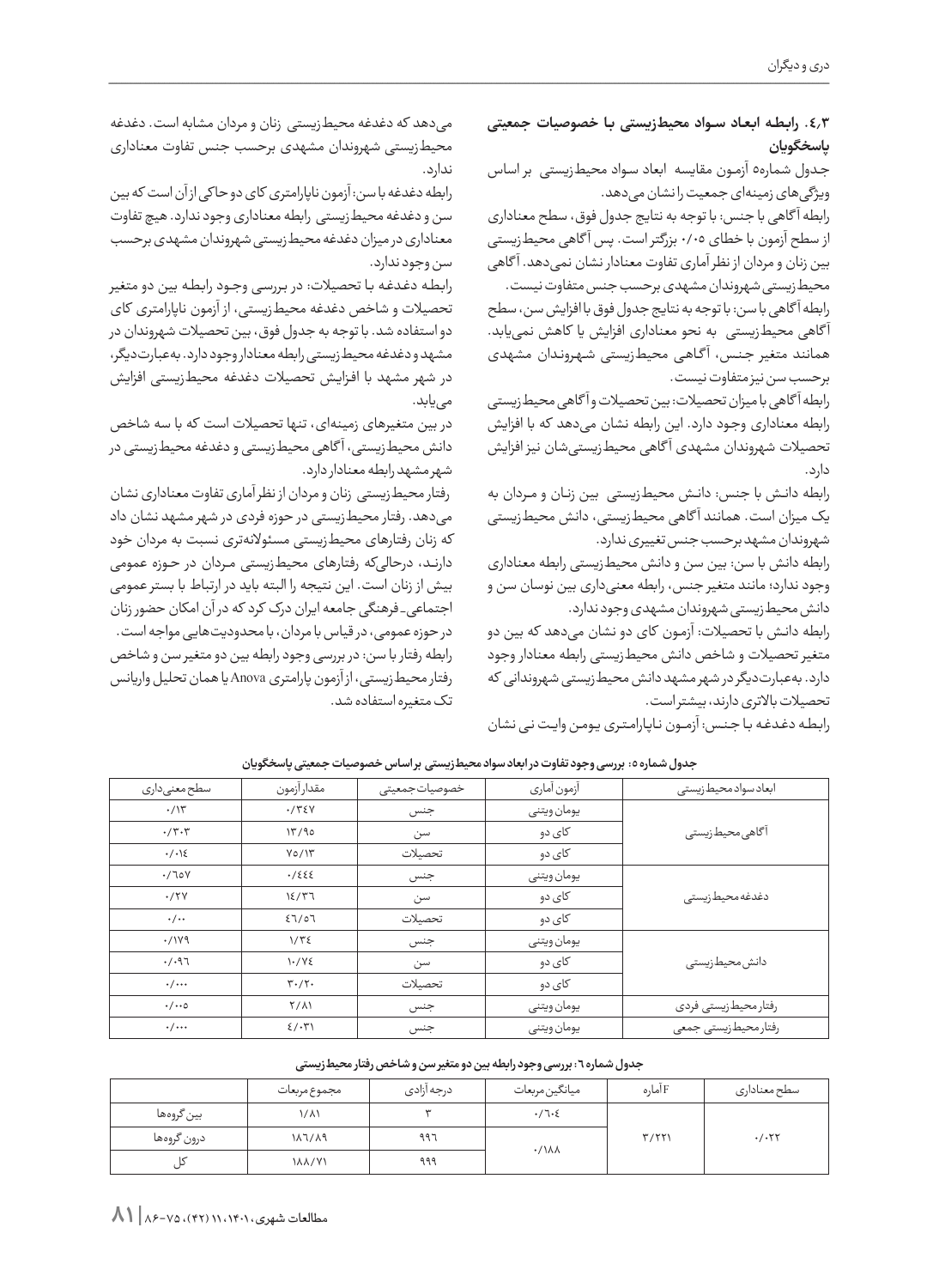بـا توجه بـه نتایج جـدول شـمـاره٦ ، بین سـن و رفـتـار محیطزیستی شهروندان در شهر مشهد رابطه معناداری وجــود دارد. با توجه به میانگینها در جـدول زیـر جهت رابطه مشخص میشـود. میانگین شاخص رفتار محیطزیستی گروه سنی 24 تا 18 سال )3/17(، 44 تا ۲۵ سال (۳/۲۹)، ۶۴ تا ۴۵ سال (۳/۳۱) و میانگین رفتار محیطزیستی

افراد 65 سال به باال در این بررسی، 3/32 گزارش شد که نشان میدهد با افزایش سن انتظار میرود رفتار محیطزیستی )کل( اندکی افزایش یابد. رابطه رفتار با تحصیالت: در بررسی وجود رابطه بین دو متغیر تحصیالت و شاخص رفتار محیطزیستی، از آزمون پارامتری Anovaیا همان تحلیل واریانس تک متغیره استفاده شد.

|             | مجموع مربعات                   | درجه ازادى | ميانگين مربعات | F امارہ      | سطح معنادارى              |
|-------------|--------------------------------|------------|----------------|--------------|---------------------------|
| بين گروهها  | $0/\xi$ .                      | سه         | ۱/۸۰           |              |                           |
| درون گروهها | $1\lambda \Upsilon/\Upsilon$ . | ۹۹۶        | $\cdot$ /\Y    | $9/Y\Lambda$ | $\cdot$ / $\cdot$ $\cdot$ |
|             | <b>188771</b>                  | ۹۹۹        |                |              |                           |

**جدول شماره :7 بررسی وجود رابطه بین دو متغیر تحصیالت و شاخص رفتار محیطزیستی** 

بین تحصیالت و رفتار محیطزیستی رابطه معناداری وجــود دارد. با توجه به میانگین ها در جدول زیر جهت رابطه مشخص می شود. بررسی رابطه بین تحصیالت و شاخص رفتار محیطزیستی نشان میدهد که پاسخگویانی که کمتر از دیپلم داشتند میانگین رفتار محیطزیستیشان )3/20(، دیپلم )3/25(، کاردانی و کارشناسی )3/33( و کارشناسی ارشد

و باالتر )3/48( گزارش شده است؛ بنابراین، با افزایش تحصیالت انتظار می رود رفتار محیط زیستی (کل) اندکی افزایش یابد(جدول شماره٧).

### **.4.4 بررسی رابطه درونی بین آ گاهی، دانش و دغدغه محیطزیستی با رفتار دوستدار محیطزیست**

در این قسمت به بررسی رابطه میان مؤلفههای آ گاهی، دانش و دغدغه محیطزیستی با رفتار دوستدار محیطزیست میپردازیم. برای بررسی وجود رابطه میان رفتار با دیگر ابعاد سواد محیطزیستی از آزمون ضریب همبستگی اسپیرمن که آزمونی ناپارامتری است، استفاده شده است.

جدول شماره **۸**: نتایج آزمون ضریب همبستگی اسپیرمن- بررسی رابطه بین ابعاد سواد محیط زیستی

| سطح معناداری | مقدار ضريب همبستگي اسپيرمن | متغيرها                      |
|--------------|----------------------------|------------------------------|
| 0/000        | 0/119                      | آگاهی *رفتار محیطزیستی جمعی  |
| 0/000        | 0/7V                       | آگاهی*رفتار محیطزیستی فردی   |
| 0/000        | 0/711                      | دانش*رفتار محيطزيستي جمعي    |
| 0/000        | 0/55V                      | دانش *رفتار محيطزيستي فردي   |
| 0/000        | 0/700                      | دغدغه *رفتار محيط زيستي جمعي |
| 0/000        | 0/979                      | دغدغه *رفتار محيط زيستى فردى |

متغیر آ گــاهــی محیطزیستی بــا رفــتــار محیطزیستی فـــردی و رفتار محیطزیستی جمعی رابطه مستقیم و ضعیفی دارد، اما شدت رابطه بین متغیرهای آ گــاهــی و رفــتــار محیطزیستی فـــردی بیشتر اســت؛ بنابراین، با افزایش آ گاهی محیطزیستی شهروندان در شهر مشهد انتظار میرود رفتار محیطزیستی جمعی با شیب اندک افزایش یابد و رفتار محیطزیستی فردی به نسبت بیشتری افزایش یابد. متغیر دانش محیطزیستی با رفتار محیطزیستی فردی و رفتار محیطزیستی جمعی رابطه مستقیم و ضعیفی دارد. شدت رابطه بین متغیرهای دانش با ر .<br>رفتار محیط زیستی فردی و دانش با رفتار محیط زیستی جمعی تقریباً به یکمیزان است؛ بنابراین با افزایش دانش محیطزیستی شهروندان در مشهد انتظار میرود رفتار محیطزیستی جمعی و رفتار محیطزیستی .<br>فردی تقریباً به یک میزان و با شیب اندک افزایش یابد. متغیر دغدغه محیطزیستی با رفتار محیطزیستی فردی و رفتار محیطزیستی جمعی رابطه مستقیم و متوسطی دارد؛ اما شدت رابطه بین متغیرهای دغدغه و رفتار محیطزیستی فردی بیشتر است؛ بنابراین، با افزایش دغدغه محیطزیستی شهروندان در مشهد انتظار می رود رفتار محیطزیستی جمعی با شیب اندک افزایش یابد و رفتار محیطزیستی فردی به نسبت بیشتری افزایش یابد)جدول شماره8(.

# **.5 نتیجهگیری**

 توسعه پایدار شهری نیازمند ایجاد تعادل میان موضوعات مختلف اقــتــصــادی، اجتماعی و محیطزیستی اســـت. فعالیتهایی مانند ساختوسازهای شهری، حملونقل، فعالیتهای صنعتی و رفتارهای شهروندان با محیطزیست هر یک به گونهای بر محیطزیست و پایداری محیطزیست شهری تأثیراتی میگذارند که میتواند مفید یا مضر محیطزیست باشند. پویایی محیطزیست شهری در گرو تعامل صحیح میان انسان شهری و محیطزیست اســــت,Najaflou & Yaghonbi( (.2016 یکی از ایــن تعامالت در قالب رفتارها و اقــدامــاتــی اســت که شهروندان در شهر انجام میدهند که مستقیم یا غیرمستقیم موجب حفاظت از محیطزیست یا تخریب آن میشود؛ مانند مصرف کاال و خدمات، تولید پسماندها و نحوه دفع و تجزیه آنها، حمل ونقل، نحوه گذران اوقات فراغت و غیره. اصالح چرخه تولید و مصرف برای تولید کمتر آالیندهها و حفظ منابع طبیعی مستلزم حفظ یا تجدید پیوندهای الزم اجتماعی انسان شهری با محیطزیست شهریاش، تغییر شیوه تفکر و برخورداری از دانش و سبک زندگی پایدار است(2014 ,Sutton(. هدف از انجام پژوهش حاضر، بررسي سواد محیطزیستی شهروندان 18 ساله و باالتر شهر مشهد با حجم نمونه حدود 689 نفر بوده است. بررسي میدانی ســواد محیطزیستی جامعه موردبررسی در چهار بعد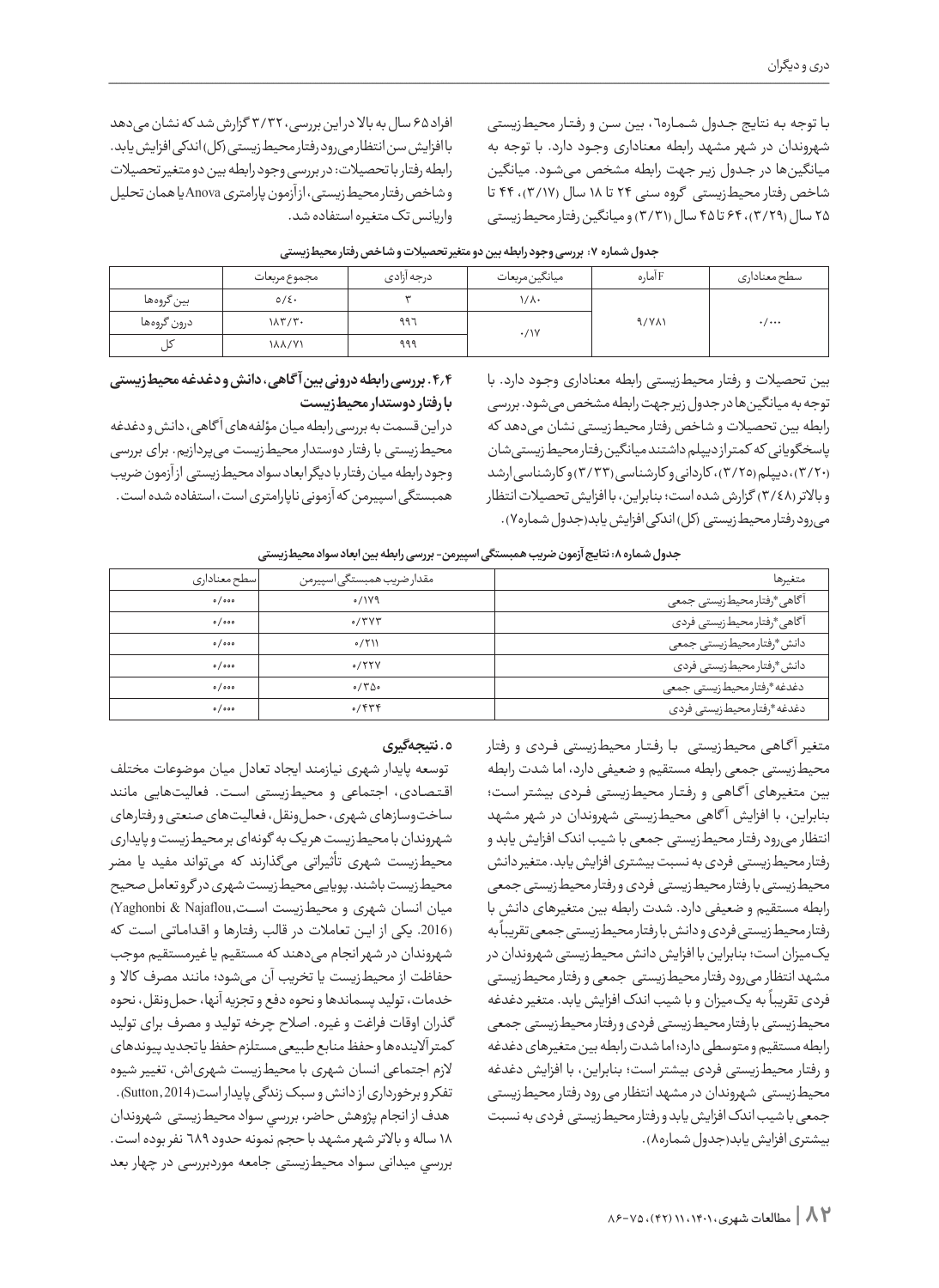آ گاهی، دانش، دغدغه و رفتار محیطزیستی برای گردآوري اطالعات از پرسشنامه حــاوي سئواالت بسته پاسخ استفاده شد كه به شیوه حضوري (مصاحبه) و با مراجعه به واحدهاي مسكوني تكميل شدند. نمره افراد در دانش محیطزیستی کمتر از متوسط و در دو بعد دغدغه و رفتار محیطزیستی تنها اندکی از حد متوسط باالتر بوده است. با توجه به اهمیت دو مؤلفه اخیر از منظر مراقبت و حمایت از محیطزیست این نتایج قابلتأمل به نظر میرسند. در بعد دغدغه محیطزیستی، در هیچیک از گویههای حا کی از دغدغه نسبت به محیطزیست نسبت ست.<br>افراد کاملاً موافق به ٤٠ درصد نیز نرسیده و میانگین این بعد تنها اندکی بیشازحد متوسط )در بازه 1-5( است و دیگر اینکه افراد بسیار دغدغه مند در حوزه محیطزیست نسبت کمی از جامعه مورد مطالعه را شامل میشوند. باالخره اینکه بهطورکلی یکسوم افراد دغدغه محیطزیستی ی رسمبند از سعیف مسلم کرد.<br>پایینی دارند. در بعد رفتار، نتایج مطالعه حاکی از تمایل نسبتاً ضعیف شهروندان نسبت به رفتار دوستدار محیطزیست، بهویژه در حوزه عمومی است.

 تحلیلهای آمــاری دربـــاره تفاوتهای ابعاد ســواد محیطزیستی با متغیرهای زمینهای حا کی از آن اســت که ایــن ابعاد در شهر مشهد تنها در بعد رفتار محیطزیستی فردی برحسب جنس متفاوت نبوده است. این یافته با بررسیهای انجامشده از سوی میهن پور و دیگران، صالحی و ابراهیمی و گولگوتی و دیگران، همسویی داشت ),Goulgouti . (et al., 2019; Mihanpour, et al., 2017; Salehi & Ebrahimi, 2020 درحالیکه در بررسی کارمیال و فیوریلو و فاتیتو و دیگران، رفتار محیطی زیستی زنان مطلوبتر از مردان بود (Pothitou et al., 2016; Carmela 2017 ,Fiorillo )& ؛ آموها و آدوها، جیکوئینت اسکودین و جمشیدی آ گاهی و دانــش محیطزیستی مــردان بیشتر از زنــان بــود ),Jamshidi 2020; Jakučionytė-Skodiene, 2020; Aomah & Addoha, 2020. در بررسی نورواپیدا و راملی آ گاهی، دانش و دغدغه زنان بهتر از مردان بوده است )2019 ,Ramli & Nurwaqidah). در بررسی حاضر، رفتار فردی دوستدار محیطزیست در میان زنان بیش از مردان است درحالیکه در نقطه مقابل، رفتارهای محیطزیستی مردان در حوزه عمومی بیش از زنان است.

 در بررسی حاضر بین ابعاد سواد محیطزیستی با سن رابطه معناداری دیده نشد که این نتیجه با نتایج بهدستآمده توسط صالحی و ابراهیمی و نورواپیدا و راملی عدم وجود رابطه بین سن و دانش و سن و آ گاهی محیطزیستی همسو بود )Salehi; ,2019 Ramli & Nurwaqidah 2020 ,Ebrahimi)& . درحالیکه در بررسی میهن پور و دیگران، نمره آ گاهی با متغیر سن رابطه منفی داش�ت، برخالف بررسی میهن پور و دیگران، سن با سواد محیطزیستی، دانش و آ گاهی رابطه مثبت داشت (Mihanpour, et al, 2017). همچنین در پژوهش حاضر، میان متغیر تحصیالت با همه ابعاد سواد محیطزیستی رابطه مستقیم و نسبتا ضعیف دیده شد. این یافته با بررسیهای انجامشده از سوی زار ع، رابطه مثبت تحصیالت با رفتار محیطزیستی، جیکوئنت اسکودین، ر .<br>نفاوت رفتار برحسب تحصیلات و نهایتاً آموها و آدوهـا، تفاوت رفتار محیطزیستی برحسب تحصیالت همسویی داشــت );2018 , Zare 2020 ,Addoha & Amoha; 2020 ,Skodiene-Jakučionytė). در بررسی حاجیلو و دیگران و میهن پور و دیگران، رفتار محیطزیستی با

تحصیلات رابطه منفی داشتند (Hajilou, et al., 2020; Mihanpour, et  $(a1., 2017)$ 

از لحاظ بــررســی رابــطــه بین ابــعــاد ســواد محیطزیستی بــا رفتارهای محیطزیستی، مــیــزان همبستگی دغــدغــه محیطزیستی بــا رفتار دوستدار محیطزیست بیش از دو بعد دیگر است. این بدان معناست که آ گاهی و دانش در زمینه محیطزیست، مادام که منشأ دغدغه فرد نسبت به سالمت محیطزیست نشود کمتر به بروز رفتار محیطزیستی میانجامد و دغدغهمندی بیش از دو عامل دیگر محرک رفتارهای حامی محیطزیست است. این یافته با یافتههای حاجیلو و دیگران، کارمیال و فیوریلو و همچنین سوریاواتی و دیگران، همسویی داشت Hajilou et al., 2020; Carmela & Fiorillo, 2017; Suryawati et al., 2020(. در بررسی میهن پور و دیگران، با افزایش آ گاهی محیطزیستی رفتار محیط زیستی بهتر شد (Mihanpour et al ., 2017). در بررسی های انجامشده از سوی جیکوئنت اسکودین و آموها و آدوها، دانش با رفتار Jakučionytė-Skodiene, 2020;) محیطزیستی رابطه مثبت داشت 2020 ,Addomah & Amoha). توسعه نگرشهای زیستمحیطی شامل مجموعهای از ارزشهــا و احساس دغدغه برای محیط محیطزیست و انگیزه برای مشارکت فعال برای حفظ و بهبود محیطزیست است. هانس و دیگران با انجام یک فراتحلیل بر روی 128 رفتار محیطزیستی دریافتند که دغدغه و عواطف محیطزیستی جزو عوامل حوزه کنترل درونــی رفتار هستند که بر رفتار محیطزیستی تأثیر مستقیم دارنــد .(Hanse, et al., 1986).

همانطور که در بخش یافتهها مشاهده شد، ابعاد سواد محیطزیستی ارتـبـاط قــوی بـا هـم نـداشـتـه و در مـؤلـفـه هـای رابـطـه بـيـن آگـاهـی محیطزیستی با رفتار محیطزیستی در سطح جمعی، رابطه دانش محیطزیستی با رفتارهای محیطزیستی در دو سطح فردی و جمعی در سطح ضعیف مشاهده شده و در حوزه رابطه بین آ گاهی محیطزیستی و رفتار محیطزیستی در سطح فــردی، رابطه دغدغه محیطزیستی با رفتار محیطزیستی در سطح فردی و جمعی، این روابــط در سطح متوسط برآورد گردیده است. آ گاهی محیطزیستی تنها قابلیت تغییراتی در رفتارهای محیطزیستی فــردی دارد که در فضای کوچکی مانند خانواده قابلرؤیت است و فراتر از آن و در سطح جامعه مشاهده نمی شود. شهروندان وظیفه حفظ محیطزیست در خار ج از فضای شخصی خود مانند خانه یا خودرو یا محل کسبوکار خود را در حیطه وظایف نهادهای مسئول شهری میدانند و کمتر در فعالیتهای داوطلبانه حفظ محیطزیست شهری مشارکت میکنند. این وظایف در سطح هر کشوری هم وجود دارد و هر کشوری از نهادها، دستگاهها و ارگانهایی برخوردار است که متولی امر حفاظت و آموزش محیطزیست هستند؛ اما آنچه موجب بروز تفاوتها میشود این است که مردم خودشان را چه قدر مسئول میدانند و چه اندازه برای دولت نقش قائلاند. برای ر ست کر در دستی آموزش عمالاً لازم است؛ اما آموزش خود به<br>توسعه سواد محیط زیستی ، آموزش عملاً لازم است؛ اما آموزش خود به امکانات، تجهیزات، منابع مالی و نیروی انسانی، وضع قوانین جدید، تضمین اجرای قوانین، وجود ضمانتهای رسمی و شفافیت وابسته اســت. با وقــوع بحرانهای زیست محیطی، ارائــه برنامه های زیست محیطی و توجه به آموزش زیست محیطی در سطح جامعه و خانواده، ضرورت یافته است. دولت ها با ارائه برنامه بلند مدت و کوتاه مدت در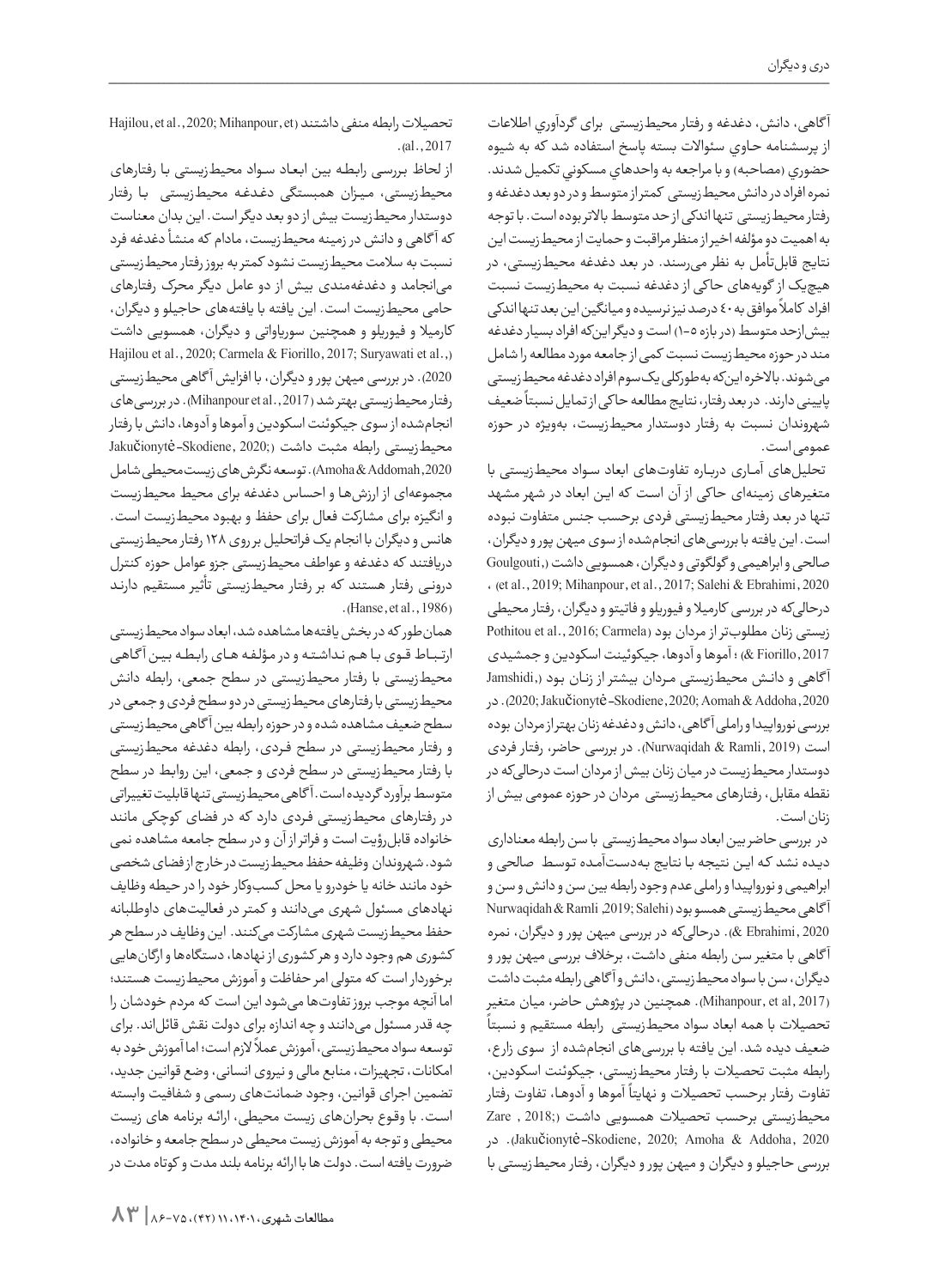Consumer Studies, 24(4), 316-326.

- Danesh, S., YazdanBacksh, M., HosseinGokt, M.R., & Abedini, J.  $(2019)$ . Investigation of leachate characteristics of Mashhad municipal waste, Nab Andish Pasmand Site, http://www.nabpasmand.com/ index.php/articles/download-comp [In Persian]
- $\bullet$  Goulgouti, A., Plakitsi, K., & Stylos, G. (2019). Environmental Literacy: Evaluating Knowledge, Affect, and Behavior of Pre-service Teachers in Greece, Interdisciplinary Journal of Environmental and Science Education,  $15(1)$ , 1-9.
- Hajilou, F., Alizadeh Aghdam, M. B., & Saqli, S.  $(2021)$ . The relationship between ecological literacy, social capital and life satisfaction with environmental concern (Case Study of Tabriz University Students), Journal of Environmental Sciences, 18 (4), 69-86. doi: 10.52547 / envs.18.4.69[In Persian]
- Hollweg, K. S., Taylor, J. R., Bybee, R. W., Marcinkowski, T. J., McBeth, W. C., & Zoido, P. (2011). Developing a framework for assessing environmental literacy, Washington, DC: North American Association for Environmental Education. Available at http://www.naaee.net.
- Jakučionytė-Skodienė, M., & Dagiliūtė, R., & Liobikienė, G. (2020). Savings and climate change mitigation in the residential sector?, Energy, Vol.193, https://doi.org/10.1016/j.energy.2019.116784, 116784
- Jamshidi, S., & Dehghani, H.  $(2021)$ . Assessing the level of water literacy in urban society (Case study: Isfahan), Environmental Science,  $46$  (4),  $555-570$ . [In Persian]
- \* Karami Darabkhani, R., Hejazi Y., Hosseini, M., & Rezaei, A. (2017). Investigating the factors affecting the environmental behavior of members of environmental NGOs in Tehran province, Environmental Science, 43  $(1)$ , 17-30. [In Persian]
- Kollmuss, A. & Agyeman, J. (2002). Mind the Gap: why do people act environmentally and what are the barriers to pro-environmental behaviour, Environmental Education Research, 8(3): 239-260.
- Liang, S.W., Fang, W.T., Yeh, S., Liu, S.W., Tsai, H.M., Chou, J.M., & Ng, E. (2018). A Nationwide Survey Evaluating the Environmental Literacy of Undergraduate Students in Taiwan, Sustainability, No.10, 1-20 doi:10.3390/su10061730
- Mihanpour H., Khashij, M., Shamsizadeh Z., Gholami,  $M_{n}$ , Ebrahimi, A. A., Rezaei Pendari, H., et al.  $(1 \cdot 1 \cdot 1)$ . Environmental Literacy: A Case Study of Knowledge,

این حوزه با تأ کید بر مشارکت شهروندان،الزامات مورد نیاز در این حوزه فراهم نمود ه اند.

### **.5.1 پیشنهادهای تحقیق**

 ارائه برنامه آموزشی\_ترویجی در حوزه محیط زیست شهری متناسب با گروه های هدف .

 استفاده از ظرفیت هنر در افزایش سطح آ گاهی و دانش زیــســت محیطی و ارتــقــای مــیــزان تأثیر گـــذاری آمـــوزش هــای زیست محیطی به طور مثال: برگزاری نمایشگاههای نقاشی یا نمایش خیابانی با موضوع ســواد محیطزیستی یا مسابقه بــادبــادک ســازی و برگزاری مسابقات آن در هوای آزاد با هدف تبلیغ داشتن هوای پا ک و ایجاد دغدغه محیطزیستی.

 بهرهگیری از ظرفیت تشکلهای مردمنهاد ایجاد مشارکت و همکاری بین سمنها برای ترویج رفتار محیطزیستی مسئوالنه با تأ کید بر ارائه آموزش های زیست محیطی توسط سازمان های مردم نهاد و تشکل های زیست محیطی.

 استفاده از ظرفیت فضاهای مجازی و شبکههای اجتماعی الکترونیک به عنوان ابزار آموزش محیط زیست.

تشویق نـوجـوانـان و جــوانـان و زنــان بـه مستندسازی و فیلمسازی با شعار حفظ منابع طبیعی و محیطزیست به عنوان گروه های تأثیر گذار در حوزه تغییر رفتار.

 تأ کید بر نقش سازمان های دولتی به عنوان تسهیلگر با هدف هماهنگی بین دستگاهی با سازمان های مردم نهاد و عدم متولی گری در حوزه ارائه آموزش های زیست محیطی.

#### **:References**

- Amoah, A., & Addoah, T. (2019). Does environmental knowledge drive pro-environmental behavior in developing countries? Evidence from households in Ghana. Environ Dev Sustain, 23: 2719 - 2738, https:// doi.org/10.1007/s10668-020-00698-x
- Ansari, H., Bustani, A., Tabatabai, A., & Foroozeh, M. (2017). Consumption management and estimation of Mashhad drinking water demand in the horizon of 1420 (technical note), Journal of Water and Sustainable Development,  $4(1)$ , 132-125. [In Persian]
- Barry, J. (2001). Environment and Social Theory, translated by Hassan Pouyan and Nayreh Tavakoli, Tehran: Environmental Protection Agency Publications. [In Persian]
- · Carmela Aprile, M., & Fiorillo, D. (2017). Water conservation behavior and environmental concerns: Evidence from a representative sample of Italian individuals, Journal of Cleaner Production, Vol.159, 119-129. https://doi.org/10.1016/j.jclepro.2017.05.036
- Casimir, G., & Dutilh, C. (2003). Sustainability: A gender studies perspective, International Journal of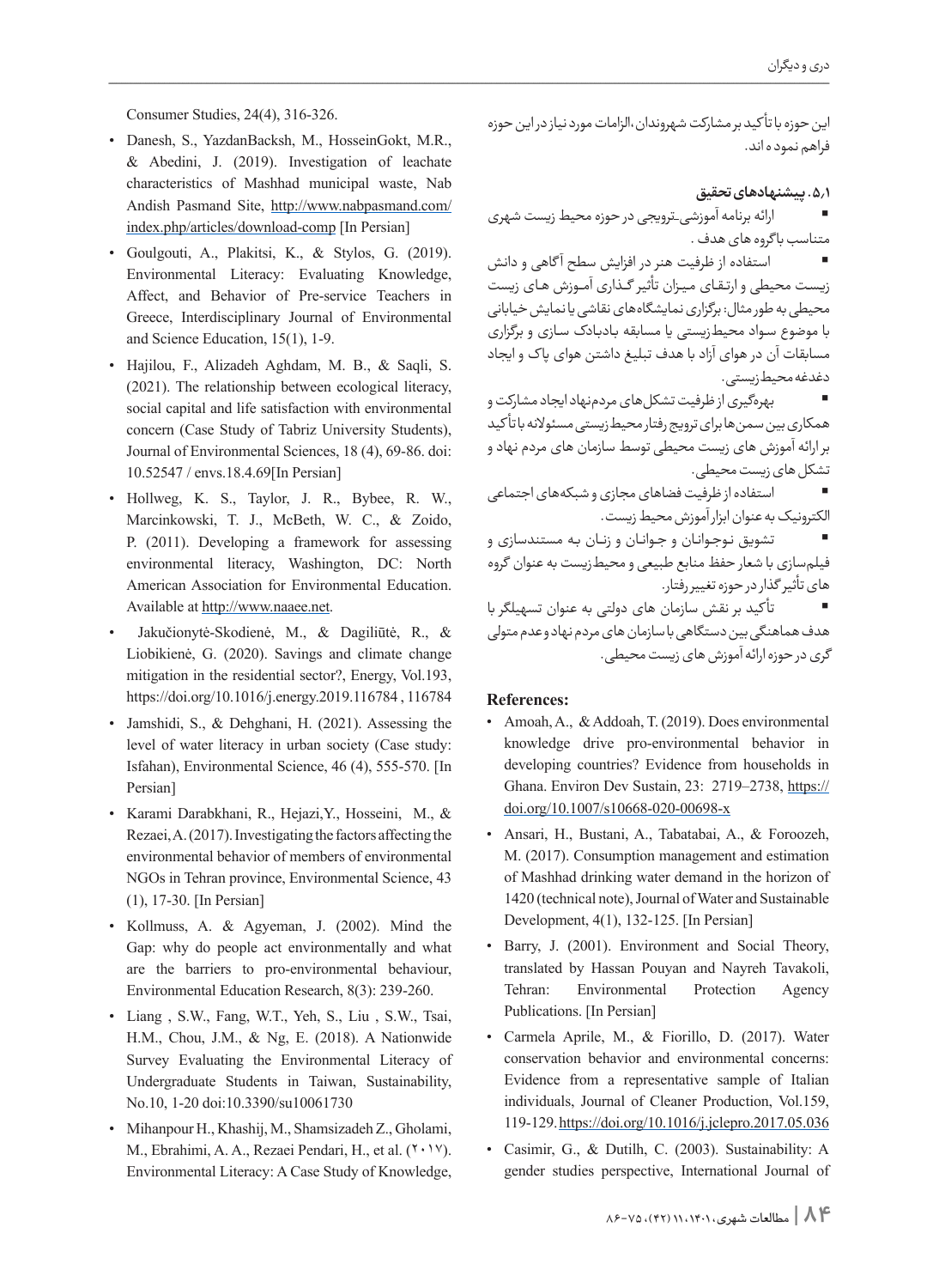Attitude and Practice of Yazd People in  $\gamma \cdot \gamma$ , Journal of Health Research.  $\binom{p}{3}$ ,  $\binom{p}{3}$ ,  $\binom{p}{3}$ . [In Persian]

- McBeth, W., Hungerford, H., Marcinkowski, T., Volk, T., & Meyers, R. (2008). National Environmental Literacy Assessment Project: Year 1: National baseline study of middle grades students. Final report. Bethesda, MD: NOAA. Available at http://www. oesd.noaa.gov/NAEE Report/ Final NELA%20 minus%20MSELS 8-12-08.pdf
- McBride, B. B. (2011). Essential Elements of Ecological Literacy and the Pathways to Achieve It: Perspectives of Ecologists, Graduate Student Theses, Dissertations, & Professional Papers. 380. https:// scholarworks.umt.edu/etd/380
- Najafloo, P., & Yaghobi, J.  $(7 \cdot 19)$ . A Survey of Zanjan Citizens' Awareness of Environmental Challenges and Strategies for Institutionalizing Correct Environmental Behaviors, Human and Environment Quarterly,  $44$ , 1. T-11Y. [In Persian]
- Nurwaqidah, Su. & Ramli, M. (2019). Environmental Literacy Mapping Based on Adiwiyata and Non Adiwiyata at Junior High School in Ponorogo, in The First International Conference on Education, Science and Training: Empowering Educational Human Resources for Global Competitiveness, Social Sciences, pages 179-190. DOI 10.18502/kss. v3i15.4365
- · Pothitou, M., Hanna, R., & Chalavtzis, K. (2016). Environmental knowledge, pro-environmental behavior and energy savings in households: An empirical study, Applied Energy, Vol.184, 1217-1229.
- Rahmani, B., & Majidi, B.  $(1 \cdot \cdot 1)$ . Factors Affecting Women's Participation in Preserving the Urban Environment with Emphasis on Feminist Attitude, Amayesh Geographical Quarterly, V, TV-14. [In Persian]
- Rezaei, M., Shabbiri, S. M., Sarmadi, M. R. & Larijani, M. (2015). The Impact of Radio Environmental Programs on Promoting Students' Environmental Literacy, Quarterly Journal of Environmental Education and Sustainable Development,  $4(4)$ ,  $54-41$ . [In Persian]
- Rastegar, A., Ghasemi, L., Abadi, A., & Farzadkia, M.  $(1 \cdot 1)$ . Investigation of the amount of solid waste produced in Mashhad, Journal Medical Sciences of Sabzevar University,  $\hat{y}$ ,  $\hat{y}$ ,  $\hat{y}$ ,  $\hat{y}$ ,  $\hat{y}$ ,  $\hat{y}$ ,  $\hat{y}$ ,  $\hat{y}$ ,  $\hat{y}$ ,  $\hat{y}$ ,  $\hat{y}$ ,  $\hat{y}$ ,  $\hat{y}$ ,  $\hat{y}$ ,  $\hat{y}$ ,  $\hat{y}$ ,  $\hat{y}$ ,  $\hat{y}$ ,  $\hat{y}$ ,  $\hat{y}$ ,  $\hat{y}$ ,  $\hat{y}$ ,  $\$
- Salehi, S., & Ebrahimi, H. (٢٠٢٠). Analysis of students' knowledge and behavior towards water

(with emphasis on the Danab project in Mazandaran), Environmental Sciences,  $\{\gamma\}\$ .  $\land$ ,  $\{\text{In Persian}\}$ 

- Sedaghati, A., & Talekhah, H.  $(7 \cdot 19)$ . Development Based on Public Transportation and Reduction of Thermal Islands in Cities: Suggestions for Integrating Solutions (Case Study: Bojnourd City), Human and Environment Quarterly,  $4, 1 - 14$ . [In Persian]
- Suryawati, E., Zulfarina, S., Putriana, A.R., & Febrianti, L. (2020). The implication of local environmental problem-based learning student worksheets to strengthen environmental literacy, Journal Pendidikan IPA Indonesia, 9(2), 169-178.
- Sutton, P. (2013). An Introduction to the Sociology of the Environment, translated by Sadegh Salehi, Tehran: Samat Publications. First Edition. [In Persian]
- Tusi Nezami, M., Najafpour, A. A., & Omrani, Q. A.  $(Y \cdot Y)$ . Investigation of the status of household waste separation and recycling plan in Mashhad (Case study: Municipality of Region 1), Y<sup>th</sup> national conference on planning, protection and protection of the environment and sustainable development, published on the site https://elmnet.ir.
- Vanderploeg, J., & Lee, S.E. (2018). Factors influencing pro-environmental behaviors in Craft Businesses, Clothing and Textiles Research Journal,  $37(1)$ ,  $51-65$ .
- Wu, S., Huang, D., & Teng, Y. (2013). Environmental concerns, attitudes and behavior intention toward Patronize green restaurant, Life Science Journal, 10(3), 2329-2340.
- · Yaghobi, J., & Najafloo, P. (2016). Analysis of barriers to compliance with appropriate environmental behaviors by citizens (Case study: Zanjan city), Journal of Natural Environment, 69 (2), 565-579. [In Persian]
- Zare, H. (2010). Citizenship Behaviors in Religious Society, Philosophy of Religion, 7(7), 142-119. [In Persian]
- \* Zare, B., Niazi Komaleh, A., Habibpour Gotabi, K., & Karami, N. (2019). Meta-analysis of factors affecting environmental behaviors among citizens, Iranian Social Issues Quarterly,  $11(1)$ ,  $281-297$ . [In Persian]